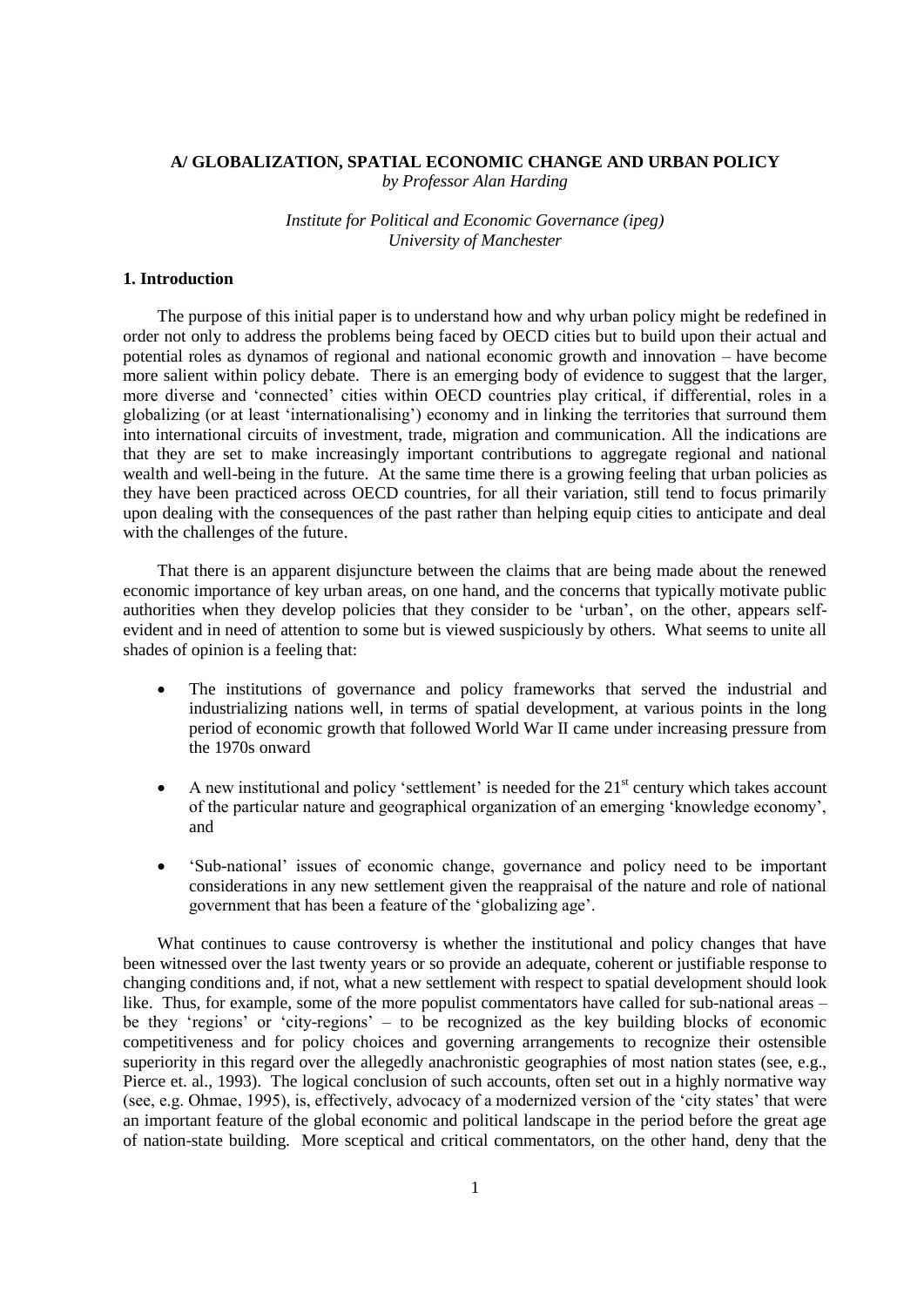nation state is, or need be, 'in retreat' in any obvious sense and argue instead that national governments are deeply implicated not only in the creation of new, transnational forms of governance – that they are, in effect, agents of globalization - but also in creating the conditions under which there is greater sub-national 'competitiveness'. (Competitiveness, here, can be interpreted in at least two senses: one referring to improvements in sub-national business environments which enable the firms operating within them to prosper; the other to keener competition for economic activities and the assets that sustain them between sub-national public authorities, whatever outcomes this produces in terms of spatial patterns of economic prosperity).

The critics' interpretations vary. Some (e.g. Peck and Tickell, 1994) have argued that evolving institutional and policy reforms represent an experimental and, as yet, unresolved search for a new 'institutional fix' whereas others (e.g. Brenner, 2004), whilst not denying that institutional and policy experiments differ depending upon national contexts and conditions, claim it is possible to identify some broad cross-national similarities in the direction of travel. Brenner's argument is in many ways the polar opposite of that put by advocates of greater, institutionalized competition between subnational areas. What he claims to identify, from an analysis of trends in spatial policy and moves toward the greater devolution and decentralization of powers and responsibilities to sub-national tiers and agencies of government in Europe, is evidence of the abandonment of the principles of national solidarity and 'balanced' spatial development that characterized the age of 'spatial Keynesianism'. In its place, he suggests, is emerging a new and more regressive approach in which national governments increasingly identify the most economically competitive sub-national spaces within their sovereign territories – invariably the most powerful urban regions - and steadily refashion public policy priorities and sub-national governing arrangements in pursuit of two broad objectives. One is to support improved economic performance in and around the most dynamic areas on the assumption that this represents the best way to selectively underpin national competitiveness, irrespective of its distributional consequences. The other is to offload responsibility for addressing the challenges of less economically competitive sub-national territories to subordinate levels of government.

What these very different takes on the importance of 'the sub-national' have in common is that they tend to identify a critical role for cities in the future prosperity of the developed world. As a result, they view policies toward cities, in the broadest sense, as a vital political issue for the future. To the extent that they talk about 'urban policy', though, they do so in expansive terms and do not limit themselves to examination of the particular policy initiatives that public authorities specifically describe as 'urban'. What separates these broad schools of thought, at least implicitly, is the degree of faith they place in globalizing processes – or, more accurately, the way in which globalization is managed - in helping bring about forms of spatial development that strike an appropriate balance between economic competitiveness, social equity and cohesion, and environmental sustainability and diversity. The divide, here, expressed in crude metaphorical terms, is between a conception of globalization that sees it as comparable to a plague of locusts that settles upon a particular territory only in order to squeeze maximum value from its assets before moving on, and one which sees it more as a system of irrigation that is not only essential to the prosperity of the globalizing 'agent' but has the inevitable effect of nourishing other, indigenous economic life forms too.

Having painted this broad picture of what is potentially at stake in the future direction of urban policy, the problem that must be faced is that whilst recent debates about the role of major cities in a globalizing era have demonstrated their growing economic and political importance, they have not yet provided much analysis of the implications for public policies. What remains in short supply, in particular, is comparative evidence about trends in urban development and urban policy on which a more informed debate can be built. This paper provides a modest contribution to the development of that evidence base. It is divided into four further sections. The next section provides some introductory comments on the way in which the issue of scale – both geographical and governmental -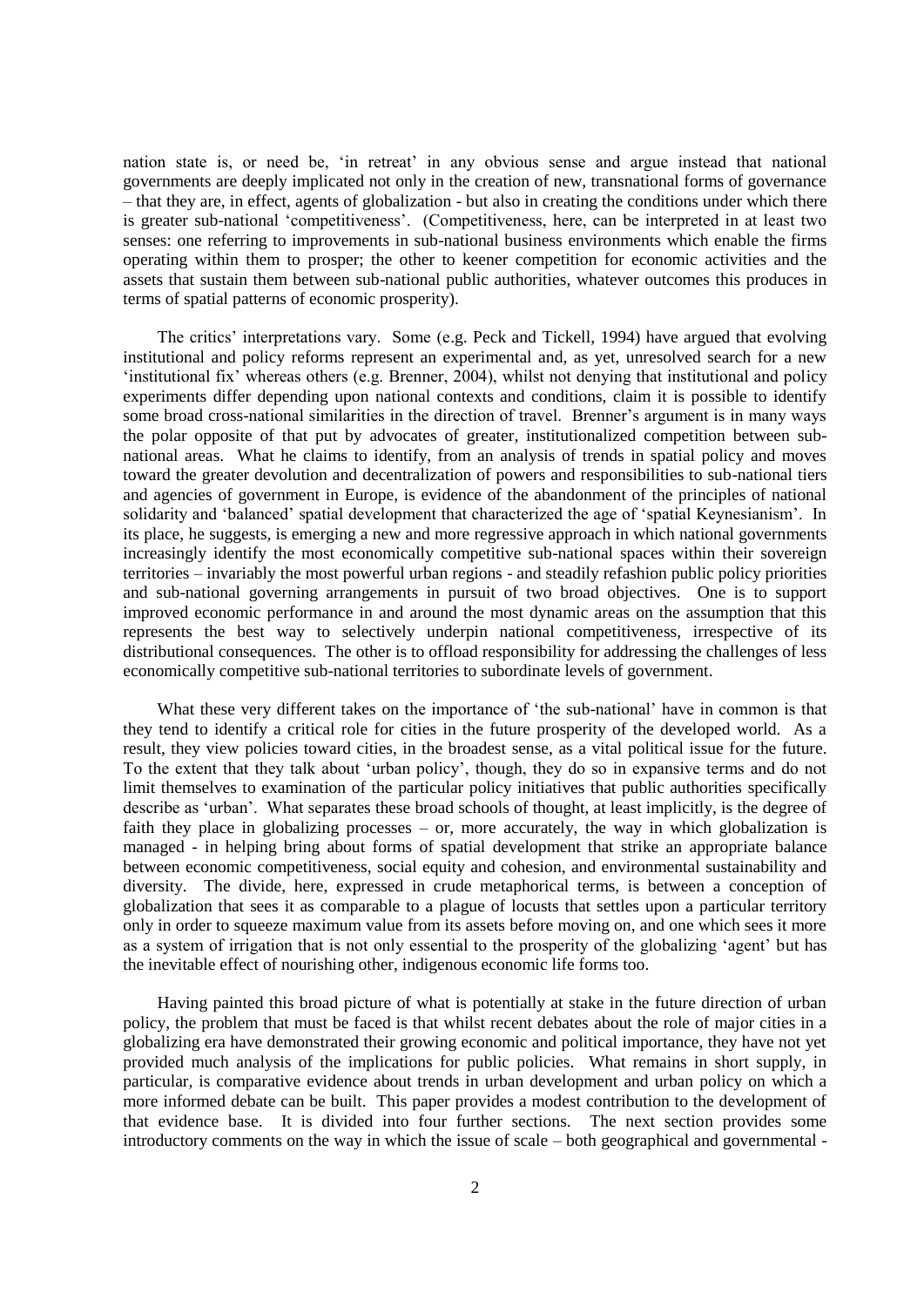affects the way in which we understand patterns of urban change and the context within which policies for cities are made. The third section offers a brief review of evidence on patterns of urban development in a 'globalizing' age. Following an assessment of a selection of recent, quantitative evidence on comparative urban economic change, it asks how new the patterns described by this evidence really are. It then moves to a discussion of some of the main arguments which suggest that recent changes represent a significant 'break' with the past and not just intensification of earlier trends. In particular, it examines the suggestion that the forces of agglomeration that apply in a 'knowledge economy' are significantly different to those that shaped urban development patterns in the late industrial period. The section ends with a discussion of the different implications that globalizing processes can have on cities with different sorts of characteristics.

The fourth section briefly examines the evolution and current status of 'urban policies', drawing attention to the variety of policy responses to be found in different OECD contexts but also to certain similarities. In particular, it discusses the status of urban policies compared to 'mainstream' ones whose urban effects are often very considerable - and geographically uneven - but whose design is rarely influenced by spatial considerations. The concluding section then puts the observations from the previous three sections alongside one another as a way of thinking through the implications for urban policy. Concentrating upon a series of strategic policy dilemmas, it sets out a number of ways in which urban policy might be broadened and redefined in the future. This discussion provides a clear link to the remaining papers which take up the challenge of looking in greater detail at how policy measures and the governance arrangements that accompany them might be further 'urbanised' and to what ends.

### **2. A question of scale**

Before turning to the main substantive concerns of the paper, it is important to touch upon two sets of issues concerning the question of 'scale' that inform the subsequent analysis. The first concerns the way in which geographical units of analysis condition the way in which contemporary urban change is understood, be it in OECD countries or beyond. The second, inter-related concern is with the way the geographical layering of government at different levels impinges upon the way decision-making for urban areas is organized. In respect of both, there is emerging evidence to suggest that the notion of the 'city-region' has distinct advantages, certainly as a tool for analysis if not also as a way of identifying the scale at which certain policy interventions are best coordinated and delivered. The reasons for this have less to do with the clarity with which this term is defined and used and more with the limitations of current administrative geographies in defining territories that capture urban development patterns effectively.

There are a number of recent English language definitions of the term 'city-region' (Box A.1). It is clear, from this table, that there is no overall consensus on how a city-region is or should be defined. What each of the authors in question attempts to capture, however, is the difference between (a) the 'administrative' city which, for most sizeable urban areas, tends to comprise only the central municipal unit within a larger conurbation, (b) the 'metropolitan' city, that is the continuous built up area that surrounds a municipal centre (or has, over time, 'swallowed up' more than one formerly separate centre), and (c) the broader territory with which the central, administrative 'city' and its surrounding metropolitan area have significant interaction, for example in terms of workforce commuting or a wider range of 'travel to' and trading patterns that link people or firms within them to a more extensive hinterland (Hildreth, 2006). Here, we refer to this broader area as the 'city-region' but a variety of terms are used to describe it. Sassen, in her paper, for example, refers to 'megaregions' and makes the point that their scale is now such that many are not constrained by but spill over national boundaries.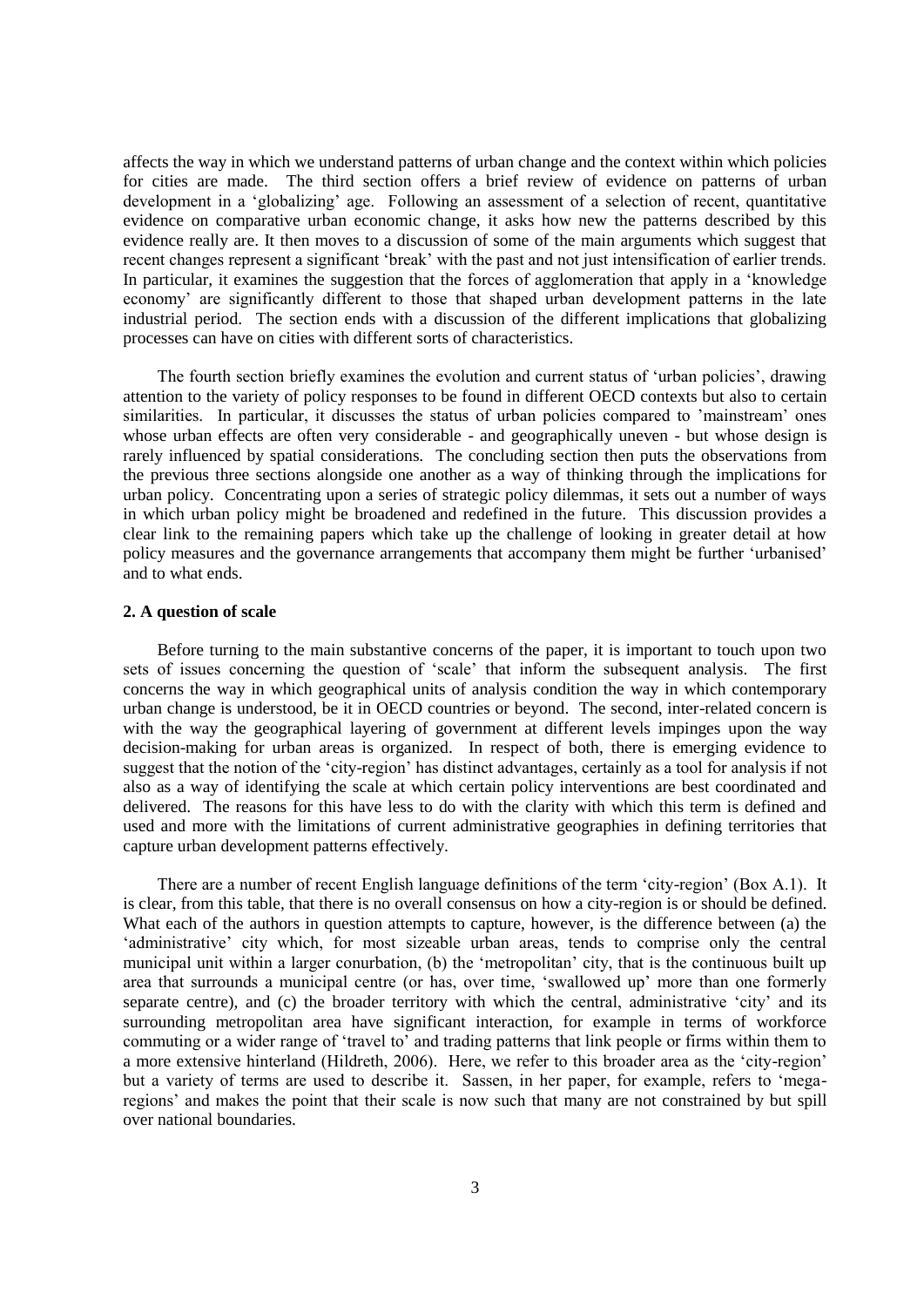#### **Box A.1. Recent attempts to define the city-region**

―We have defined ‗city–region' to refer to: a strategic and political level of administration and policy making, extending beyond the administrative boundaries of single urban local government authorities to include urban and/or semi-urban hinterlands. This definition includes a range of institutions and agencies representing local and regional governance that possess an interest in urban and/or economic development matters that, together, form a strategic level of policy making intended to formulate or implement policies on a broader metropolitan scale."

Tewdwr-Jones and McNeill, 2000

―The city-region transcends the local level (as the basic administrative unit) and also goes beyond the city level. In a spatial sense, the city-region is very much like a conurbation or metropolitan area. Most importantly, the cityregion is far more of a complex system than a monolithic entity. The evolving city-region constitutes a political and economic power field comprised of a variety of cultures and societies."

Ache, 2000

―The concept of [the] city-region.….covers not only the commuting hinterland of the city but also the whole area which is economically, socially, and culturally dominated by the city."

Davoudi, 2003

―The concept of the city-region can be understood as a functionally inter-related geographical area comprising a central, or Core City, as part of a network of urban centres and rural hinterlands. A little bit like the hub (city) and the spokes (surrounding urban/rural areas) on a bicycle wheel."

UK Office of the Deputy Prime Minister, 2005

―From a geographic point of view, global city-regions constitute dense polarised masses of capital, labour, and social life that are bound up in intricate ways in intensifying and far-flung extra-national relationships. As such, they represent an outgrowth of large metropolitan areas—or contiguous sets of metropolitan areas—together with surrounding hinterlands of variable extent which may themselves be sites of scattered urban settlements."

Scott, 2001

Source: Rodriguez-Pose 2005

Whatever term we use, the key point to note is that the area of influence around cities – their 'footprints' as it were – are rarely defined for administrative or even conceptual purposes. Whilst recent work for OECD has identified a number of interesting experiments with the actual or virtual 'rescaling' of the units of urban governance, it remains the case that changes in local government boundaries have rarely kept pace with patterns of urban development and the evolving relationships between administrative 'cities', their metropolitan areas and the broader territories with which they are substantially inter-connected. As a result contemporary city-regions can be seen as complex amalgams of administrative bodies whose territorial scales affect the way they understand and respond to key urban issues and whose understandable tendency to operate 'independently' is tempered – for good or ill and with varying degrees of seriousness and success – by a variety of mechanisms designed to encourage greater policy integration at a larger scale.

These observations have implications for the way we understand urban development processes, and the complex patterns of growth and decline that constantly take place within any one city-region, and for governance and urban policy. Thus, for example, one of the criticisms often levelled at specific urban programmes is that because they tend to be targeted upon specific 'problematic' neighbourhoods, they can fail to take account of the relationship between these target areas and others in the broader urban context within which they sit. As a result, there is a tendency either for 'problem'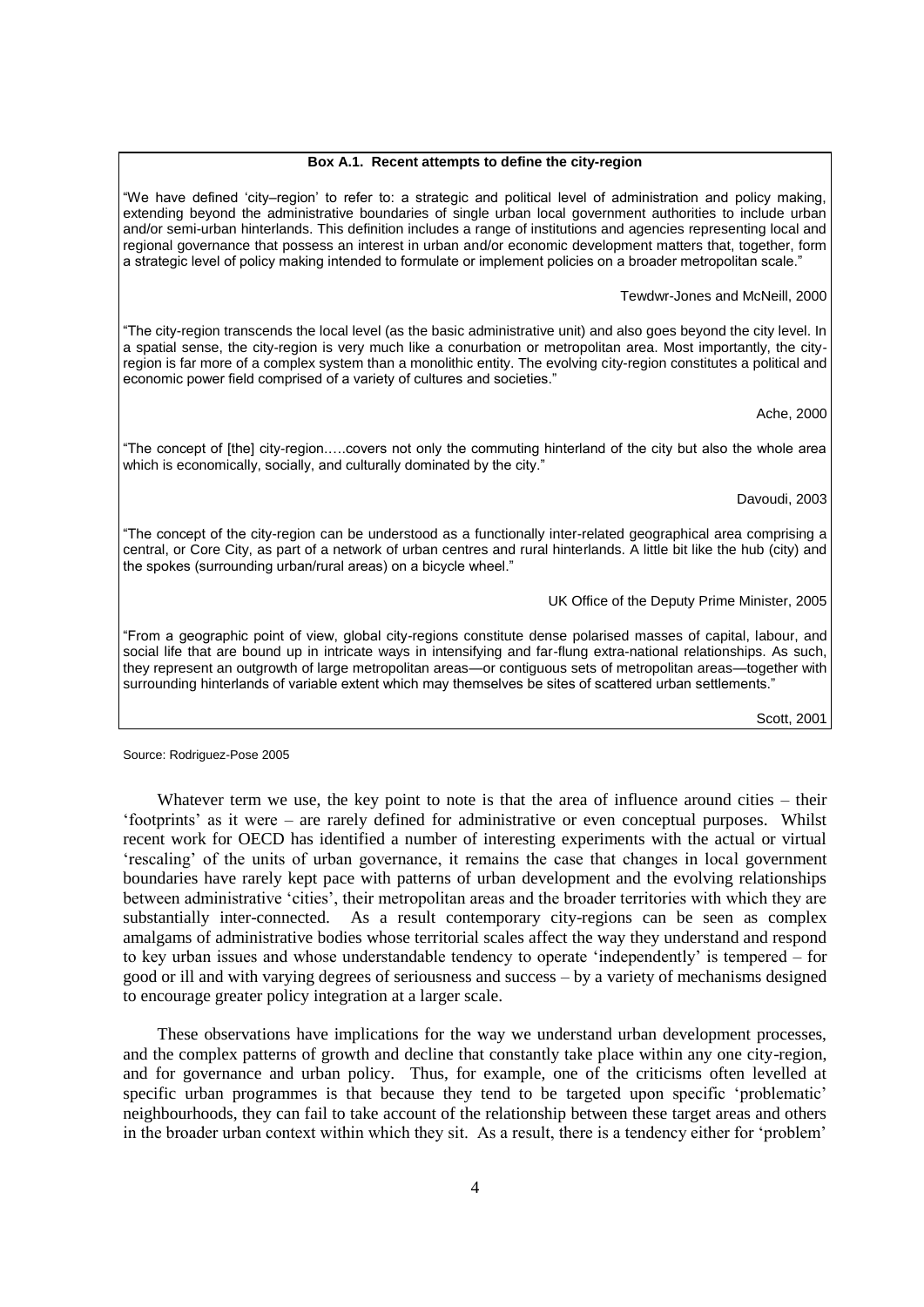areas to be 'treated' on a more or less permanent basis whilst the broader (ostensibly 'unproblematic') forces operating outside them – and which often encourage their problems to recur - remain 'untreated' or, even when the 'treatment' is successful, for their 'problems' to be displaced to other areas of the city or beyond. The urban programme evaluation literature is replete with references to the waves of policy initiatives that have focused consistently upon the same areas with limited transformational effect and with observations that suggest it is easier to displace urban problems homelessness, wordlessness, physical dereliction, crime and disorderly behaviour and so on – to other areas than to eradicate them.

Similarly, but on a more abstract level, understandings of urban development patterns that are based on observations of changes at or below the 'administrative city' level can also present a skewed picture unless they are set within their broader spatial context. To use the UK as an example, the history of urban policy over the last 40 years has been dominated, until relatively recently, by a narrative of 'decline' in which attention has largely been focused upon those areas that suffered greatest dislocation as a result of a protracted period of industrial crisis and found the transition from an industrial to a service-dominated economy most difficult to achieve. In many senses this focus was inevitable and understandable given the sheer scale of physical, economic and social disruption experienced within the mature (ex-) industrial zones of large conurbations and single-industry towns in particular. However, had city-regional units of analysis been used in trying to understand the dynamic geography of economic change, the narrative that underpinned policy responses would have been significantly different (even if the practical actions that resulted from it may have been similar). Rather than contrasting employment loss and population decline within administrative cities with better performance elsewhere and forming conclusions about 'urban crisis', a city-regional perspective would have offered a conceptual framework that could have:

- Taken into account the relationship between what was happening within city cores and their broader areas of influence, and
- Made greater allowance for the fact that short range decentralisation of employment and population from administrative cities, along with comparatively high rates of growth in economic activity and residential development on the fringe of certain metropolitan areas, could be seen as evidence of 'competitiveness', rather than 'decline', albeit realised in a different spatial form.

Thus, for example, the extensive city-region centred upon London in the UK would have been seen to exhibit relatively consistent employment and population growth even though trends within the metropolitan area – and especially the older core area of the city - for many years ran in the opposite direction. Similarly, had attention focused upon labour and housing market dynamics across the Manchester city-region, rather than concentrating largely upon the deindustrialisation (and eventual, uneven recovery) of the administrative cities that lie at the centre of the conurbation (Manchester and Salford), a better understanding would have emerged of the enduring importance of that particular city-region to the economy of England's largest 'peripheral' northern region.

This is not to argue that the effect, far less the purpose, of taking a city-regional perspective could or should have been to turn a narrative of decline and 'failure' into one of stability or growth and 'success'. Such an approach could not, for example, have hidden the fact that the long-term economic decline of the Liverpool city-region – a trend that has been arrested and reversed only very recently – was manifested in the loss of employment and population of differing levels of intensity from the administrative city, the metropolitan area and the broader city-region over a thirty year period (Harding et al, 2003). What it would have done, however, is present a more compelling, if necessarily coarser, picture of change in the spatial dynamic of the national economy that put the performance of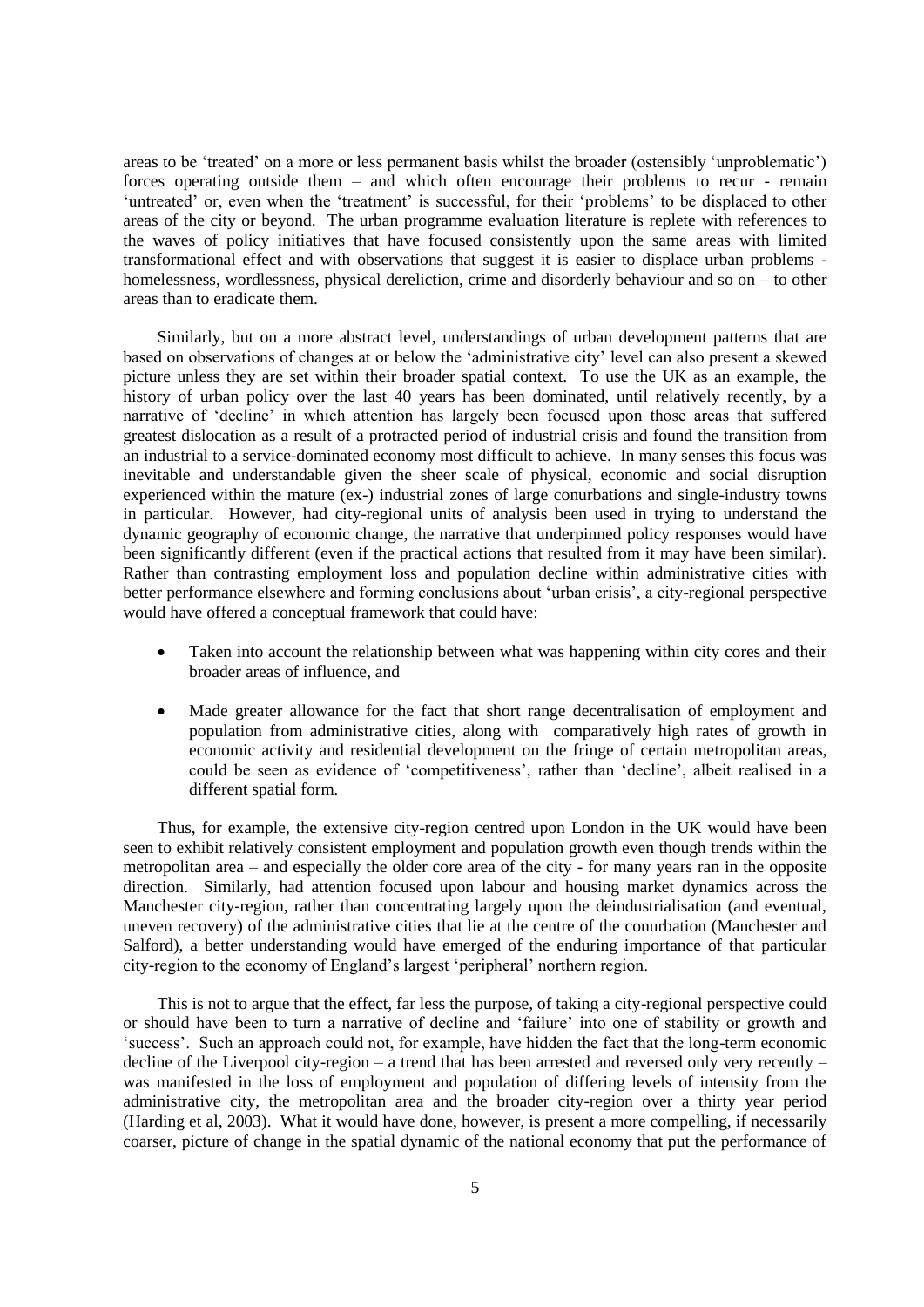administrative cities into better perspective. In the absence of this sort of understanding, caused in part by the fact that the geographies of governance did not encourage it, it took a long time to recognize that the process of 'creative destruction' that was taking place within UK urban economies had a positive side to it. In all probability it would not have taken until 2004 for the claim to be made that 'our cities are back' (Core Cities Working Group, 2004) because there would have been a more ready acceptance that in most important respects 'they', viewed more expansively, had never really gone away.

This observation about the way urban economic geographies tend to be analysed is not, by any means, exclusive to the UK. A recent review of the literature on economic relationships between cities and regions in the United States (Parkinson, 2003), for example, refers to research evidence which suggests that the highest recent rates of economic innovation and business growth in the US have occurred on the suburban fringes of the largest and best-established metropolitan centres. However the review still goes on to *contrast* the performance of administrative cities with those of 'suburbs' rather than pose more interesting questions about city-suburban interdependencies and the comparative performance of city-regions (i.e. combinations of cities and their suburbs).

A further, less abstract reason why a city-regional framework for analysis is useful to policy debate is that it helps describe units that reflect, rather better than administrative geographies, the way urban life is now lived. It hardly needs pointing out that in OECD countries, where over half of the population reside in predominantly urban regions and the functions of rural areas are increasingly dominated by their relationship to urban areas and the needs of urban populations, the vitality and liveability of cities and towns plays a crucial role in determining both the overall national quality of life and the way it varies depending on where people are born or live. Neither is it controversial to point out that the shape and functioning of cities and towns the world over tend to become more complex as levels of affluence and mobility increase, transportation technologies become more advanced and public and private communication infrastructures and networks are extended. The results, evidenced over many decades, have been:

- A progressive loosening of the strong link that once existed between an individual's place of work and/or daytime activities and his or her place of residence, and
- Depending upon the stage of economic development reached within particular cities and/or countries, a steady – and, until recently, seemingly irreversible – diffusion of economic activities and people over enlarged built up areas.

As a result, a growing proportion of residents within OECD countries increasingly lead what are effectively 'city-regional' lives or, at the very least, find their life chances are heavily influenced by their position within particular city-regional labour and housing markets. More and more people, whether they realize it or not, routinely cross administrative boundaries during their journey to work – the figure for the UK, notwithstanding the fact that the population sizes of its local authorities are amongst the largest in the developed world, was 40% at the time of the 2001 census. This percentage figure obviously increases as one moves up the occupational scale and reaches its peak for the highest status occupational groups in and around the largest cities containing the densest concentrations of employment. This pattern is demonstrated visually for England in Figure A.1 [see Appendix] which represents the major travel-to-work flows of professional and managerial workers (marked in red) to key urban centres (marked in yellow) as at 2001, the year of the last census. The extensive patterns of commuting it describes contrast with the more constrained patterns in Figure A.2, which depicts journeys to workplaces in the same urban centres for routine and unskilled workers.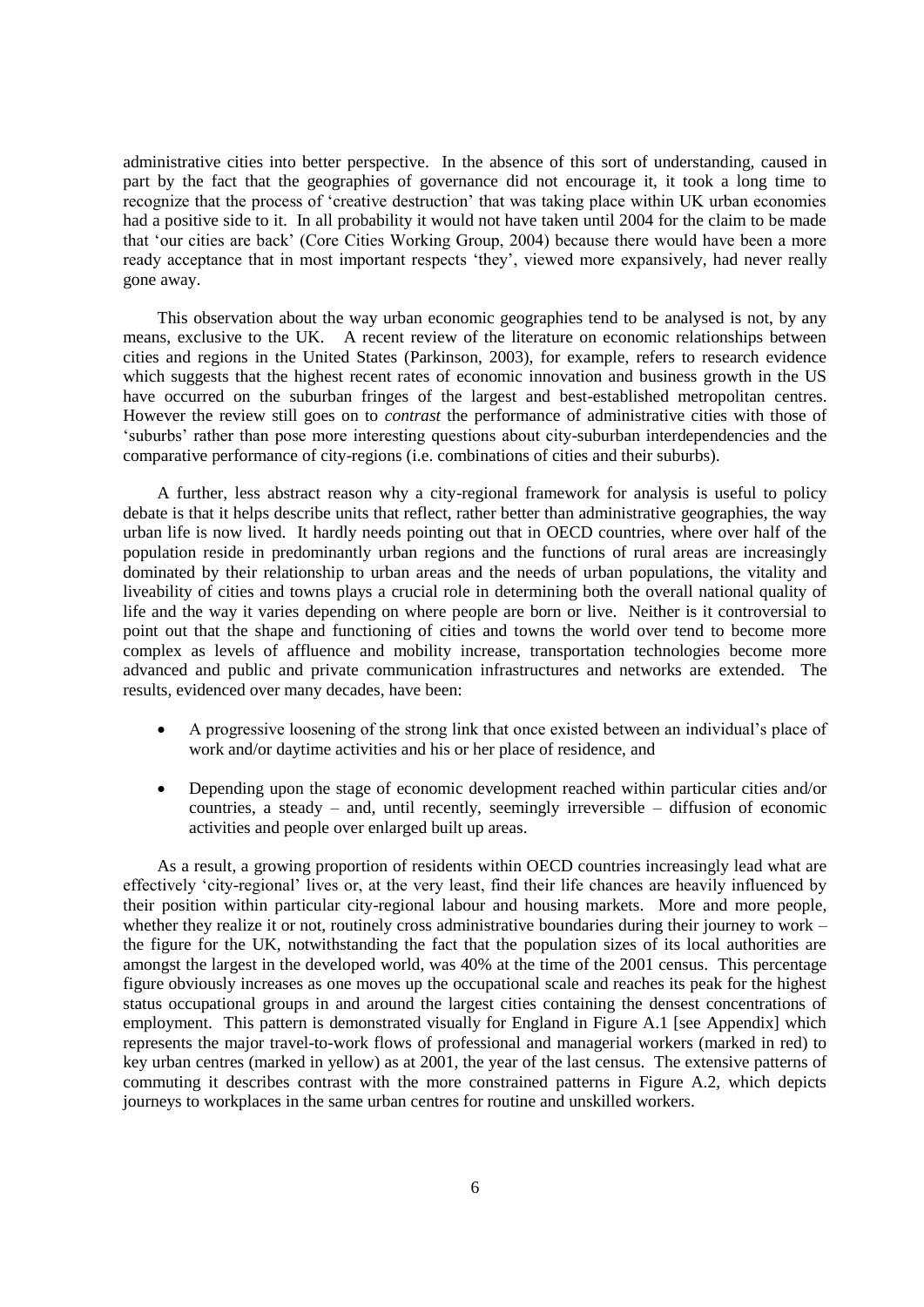What these figures effectively tell us is that for the more affluent and privileged members of the workforce, employment prospects at any one point in time are effectively determined by the opportunities available in 'their' city-region compared to others. For those with less valued skills the same 'rule' applies but is compounded by limits to personal mobility determined by income-earning capacity (and the variety of factors that affect it), transport costs and the efficiency and coverage of transportation infrastructures. In both cases, it is city-regional fortunes, ultimately, that matter, even though these are experienced differently by different groups within the workforce. Similar observations also apply to urban 'goods' other than employment opportunities, given that travel-towork patterns describe only one of the ways in which people use complex urban areas and the facilities that are distributed across them. People also travel to shop, to be entertained, to be educated, to travel, to consume public services and so on. It is perfectly possible, particularly in countries with a large number of local government units, for the adult members of a household located in one administrative area to work in another, send their children to school in a third, spend a proportion of their leisure time in a fourth, use the services of a hospital in a fifth, take a holiday flight from an airport located in a sixth, and so on. If this variety of non-work-related movements is also taken into account, it is clear that existing administrative boundaries mean considerably more to administrators, whose jobs are dominated by activities occurring within those boundaries, than to many of the people they minister to, whose lives are not nearly so constrained.

In short, the advantage of a city-regional scale of analysis is that it potentially provides the basis for a more sophisticated understanding of the economic, labour and housing market interactions between administrative cities, metropolitan areas and their broader hinterlands. In principle, it offers a sharper insight into changing national and international spatial economic geographies and a better evidence base for policy-making and debate. The problem, as OECD's recent work on urban governance has found, is that because public policy issues are rarely thought about 'city-regionally', there has been a tendency not to collect, aggregate or analyse data at this scale. Although there are some signs of change, there is also limited institutional self-interest within the policy process capable of generating the momentum to address this gap in our understanding.

Instead, there is a tendency for issues related to unusually high levels of urban growth or decline – in terms of economic activity and population levels – to be treated separately, at least in national policy terms (and, in the case of countries with federalized systems of government, at the intermediate 'regional' scale, too). Both are generally addressed reactively through a range of disconnected policy instruments. On one hand growth tends to be managed through policy area-specific responses to the challenges it generates, for example in relation to housing shortages, heavy use of infrastructure and transport services, pressure on public services and so on. Decline, on the other hand, is often assumed to denote 'special' circumstances and triggers responses based on the assumption that additional, specific measures, over and above those practiced through mainstream policies, are required. As Section 4 demonstrates, specific 'urban' policies as they have been practiced in OECD countries can fit into either of these groups but tend to fall mainly within the latter category. Rarely, though, are the two understood in relation to one another at the scale at which this relationship makes sense. Even though, as Friedmann points out in his paper, strategic planning enables these connections to be made in principle, the all-too-common separation of land-use planning, as a 'strategic' activity, from decision-making in other policy areas means that planning documents often exist in isolation, can lack flexibility and purchase, and invariably become out of date relatively quickly.

Because administrative geographies rarely coincide with functional urban areas, and given that the national policies that could impose some order on strategic sub-national policy choices generally remain fragmented, integrated approaches to urban development are difficult to achieve at a 'lower' scale, too. What is not joined up at the 'top' or in the 'middle' is difficult to co-ordinate at the 'bottom'. The division of metropolitan areas and city-regions into a multitude of administrative units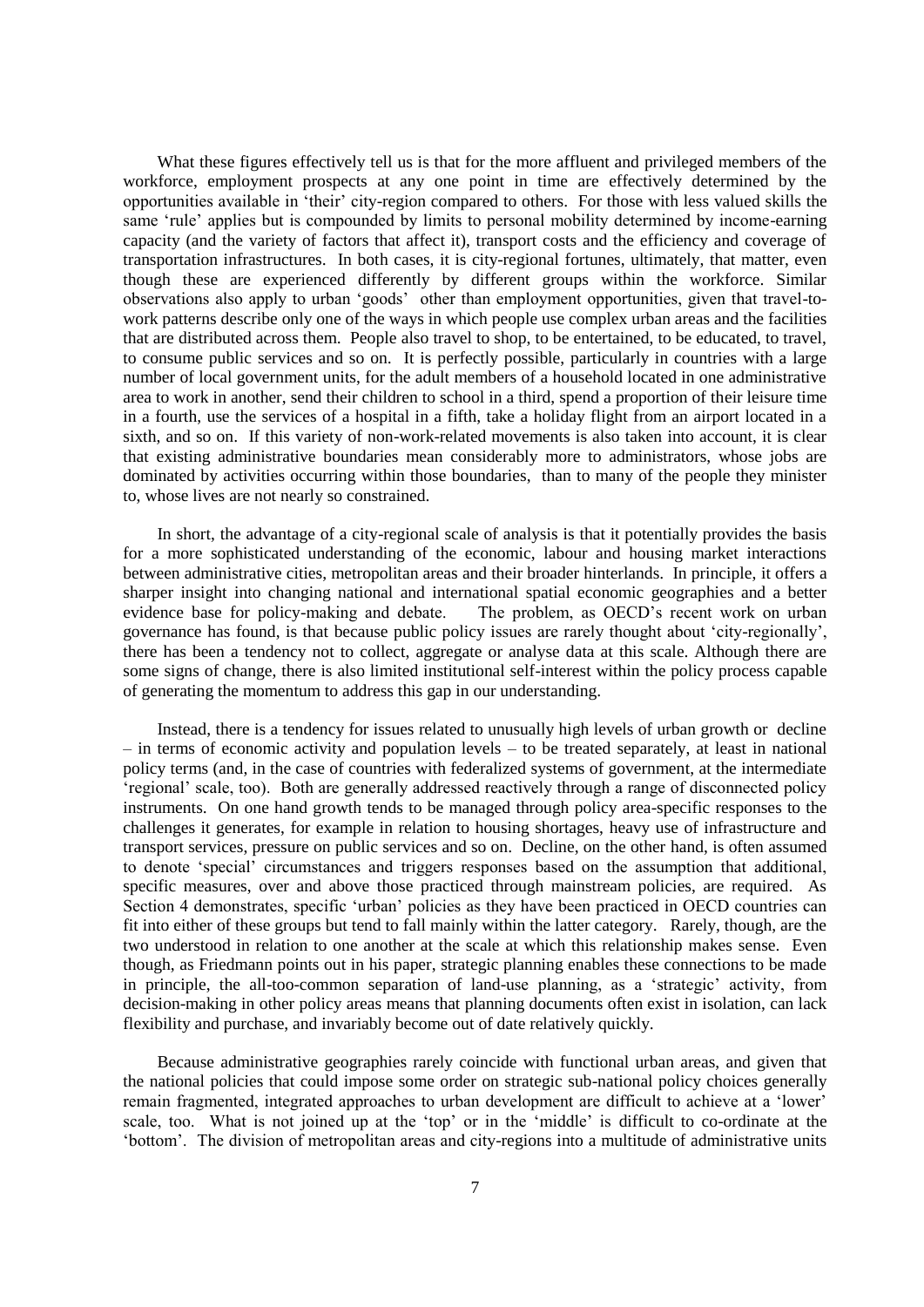tends to mean that, even with the best will in the world, there is more competition – for public and private sector resources, favourable regulatory decisions, facilities and people – than collaboration between these component parts, even when competitive behaviour does little more than shift activity and people around within the same broad place.

This is not to argue that there is a neat, rational geographical-administrative fix 'out there' waiting to be discovered or that the actions of a single 'layer' of institutions can ever be decisive in an age of complex, multi-level governance. Nor should it be denied that there is considerable debate about the pros as well as the cons of administrative fragmentation. Work within the public choice tradition, for example, has consistently argued that competition between administrative jurisdictions is as healthy, for consumers of local public services, as is that between firms for the provision of commercial goods and services (see, e.g., Ostrom *et. al*., 1988). On the other hand there is an emerging literature (e.g. Cheshire, 1996; Cheshire and Magrini, 2002) which suggests there to be a significant correlation between superior urban economic performance and the existence of a territorial unit of governance at the city-regional scale. What this discussion clearly signals, however, is that the issue of governance, and the challenge of forging better horizontal and vertical connections between different decision-making spheres at a city-regional scale, is intimately bound up with urban policy, however defined, and presents some difficult challenges. We elaborate on this in the final section. First, though, we need to ask why these challenges appear to be particularly acute at the present time and how 'fit for purpose' urban policies, as they have been practiced thus far, are in facing them.

### **3. Urban change and the 'new' economy**

Whilst we have argued for the merits of looking at processes of urban change through a cityregional 'lens', it remains the case, in practice, that present understandings are inevitably built upon data, routinely available for the recent past, which rarely adopt such a perspective. The first part of this section reviews a selection of evidence that builds upon data for areas whose geographies are larger than the basic local administrative units. These enable us to present a clearer picture of spatial economic change and to ask whether there are any common trends in the recent economic performance of OECD cities and city-regions. Our focus then shifts to how 'new' these patterns are and whether recent changes are adequately explained by conceptual literatures that deal with urban change in a 'new', globalizing, knowledge-driven economy.

To anticipate the evidence and trail the later discussion slightly, it is worth pointing out that the continued buoyancy – and, in many cases, resurgence – of key urban areas in the developed world that these data describe has come as something of a surprise to many analysts. Urban commentary within the Anglo-American tradition, in particular, has tended to present a view of cities as the source of society's major ills rather than the generators of its creativity and wealth. As Storper and Manville (2006) point out, Anglo-American urban studies have:

*…always been shot through with a powerful streak of pessimism. For almost as long as we have had modern cities, we have had predictions of [their] decline. This [is] a viewpoint that [has] transcended time and ideology. The 1960s and 1970s generated theories of urban crisis, while the eighties and nineties added the idea of urban obsolescence.*

These authors are right to point out that Anglo-American urban social science is dominated by largely negative imagery; there are frequent references, for example, to urban 'decline', 'decay' and 'poverty', to cities as 'sick', 'heartless', 'dispossessed' and 'desolate' and to arguments that cities are (or were) 'in trouble', 'at risk' and 'under siege'. In the early phases of the 'information revolution' twenty years ago, the prophets of urban doom were wont to go still further and argue that the freedom of locational decision-making for households and businesses ostensibly opened up by new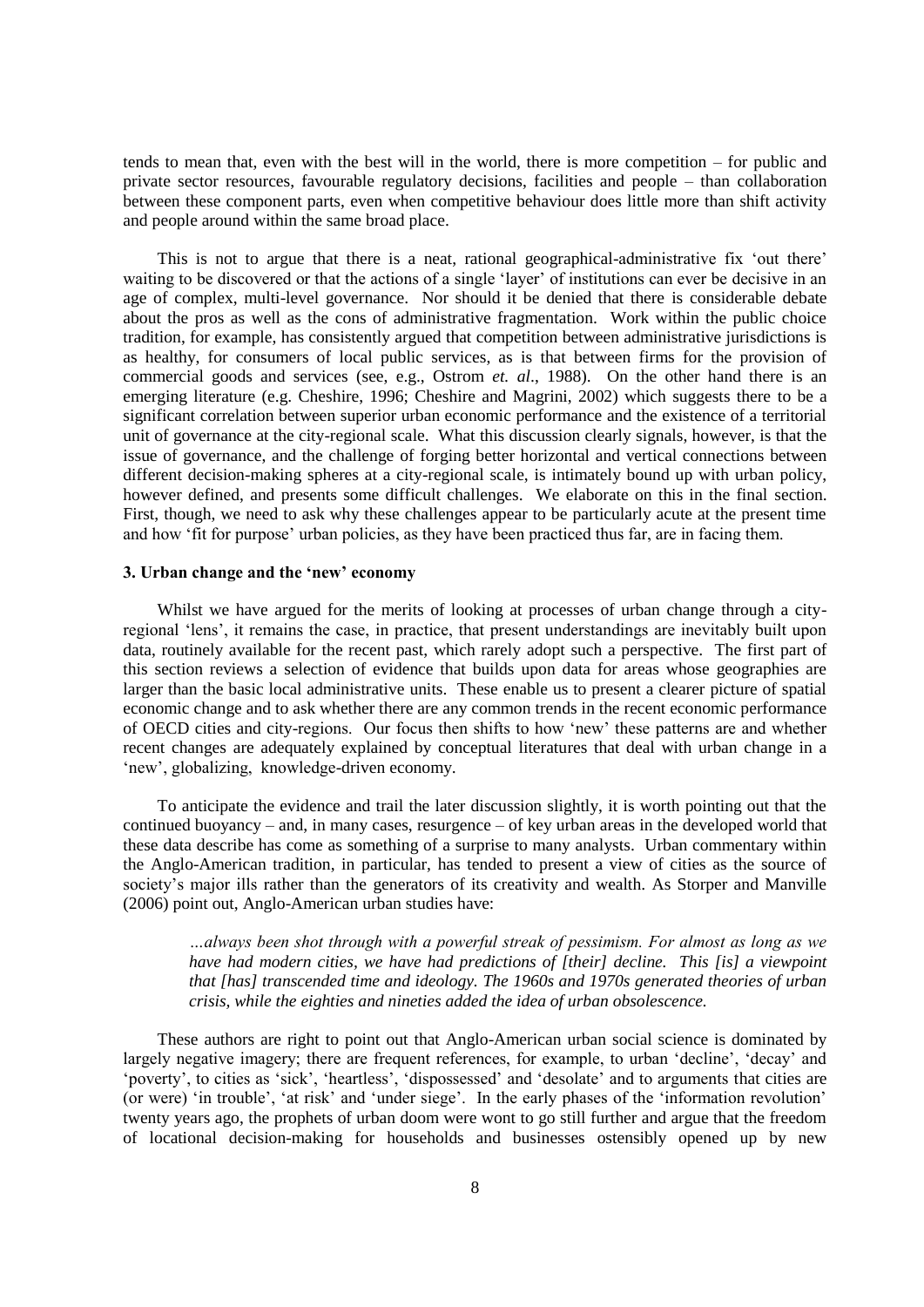communication technologies sounded the death knell for cities as we have known them. Once we no longer 'needed' to live, work or locate our businesses in cities, so the story went, we would happily desert them in ever-larger numbers. In reality, however, something close to the opposite appears to have happened.

### *The UK as an example*

The experience of the UK, which went through a relatively early and protracted industrial crisis, is instructive here. The economic fortunes of the UK's larger urban areas have improved significantly over the last decade or so. This is particularly striking in the case of the huge city-region focused upon the capital, London, but it also applies, on a lesser scale, to key provincial cities and conurbations. This broad pattern is demonstrated by a series of figures [see Appendix] that describe change in Gross Value Added (GVA) – the standard indicator of economic output used in the UK – at the 'NUTS  $3'$ ' level; a common data collection unit used by the European Commission which, in the UK case, groups a number of local authority areas together at a scale that is typically smaller than administrative 'counties' or 'regions'. The figures are colour coded in order to illustrate gradations between the highest and lowest values in each case.

Figure A.3 shows the distribution of GVA across the UK in 2003. It illustrates clearly how areas that have the largest concentrations of total economic output are disproportionately grouped together in the south of the country, in London, its immediate neighbouring areas and others slightly further away that, if the figures showed major transport networks, would be seen to be best linked to the capital by key rail and road infrastructures. Outside southern England, there are lesser but significant concentrations of economic 'weight' in northern England, particularly around the cities of Manchester and Leeds, the English midlands (around Birmingham) and, on a smaller scale, around the cities of Newcastle, in north east England, and Glasgow and Edinburgh, the principle cities in Scotland. Figure A.4 shows the same data controlled for population size in what is the best available proxy for productivity. The broad pattern is similar, with output per head of population being highest in the 'super-region' around London and the areas of southern England best connected to the capital and, elsewhere, in provincial metropolitan areas (which, on this indicator, also include the capital cities of Wales and Northern Ireland – Cardiff and Belfast, respectively). A comparison between the two figures confirms what has long been apparent to scholars of spatial economic performance; that urban economies are not just large, in terms of volume of activity, but inherently more productive.

More directly related to our concern to demonstrate recent patterns of spatial economic change, Figures A.5 and A.6 depict increases in GVA and GVA per capita in UK NUTS 3 areas between 1995 and 2003. The pattern here is similar but even starker. Whether we look at absolute increases in economic activity during this period or at increases per head of population, the biggest gains have been in the London super-region and the areas best linked to it by physical communication infrastructures. The 'hot spots' of the UK economy appear to be arranged in relatively continuous growth belts that start in London and fan out from the capital along the major transportation arteries. The only remotely comparable growth belt – albeit less continuous, smaller in size and less pronounced in terms of the rate of increase in output and productivity – is in northern England, following the line of motorway networks that link the city-regions focused upon Liverpool, Manchester, Leeds and Sheffield. Beyond this area, it is in the city-regions focused upon the larger, relatively free-standing provincial cities and conurbations that economic activity and productivity has increased most sharply.

These patterns become clearer still when we shift the focus away from the UK-wide picture and look instead at economic change within each of the non-English UK nations (Scotland, Wales, Northern Ireland) and the English regions outside the south east of the country. In general, here,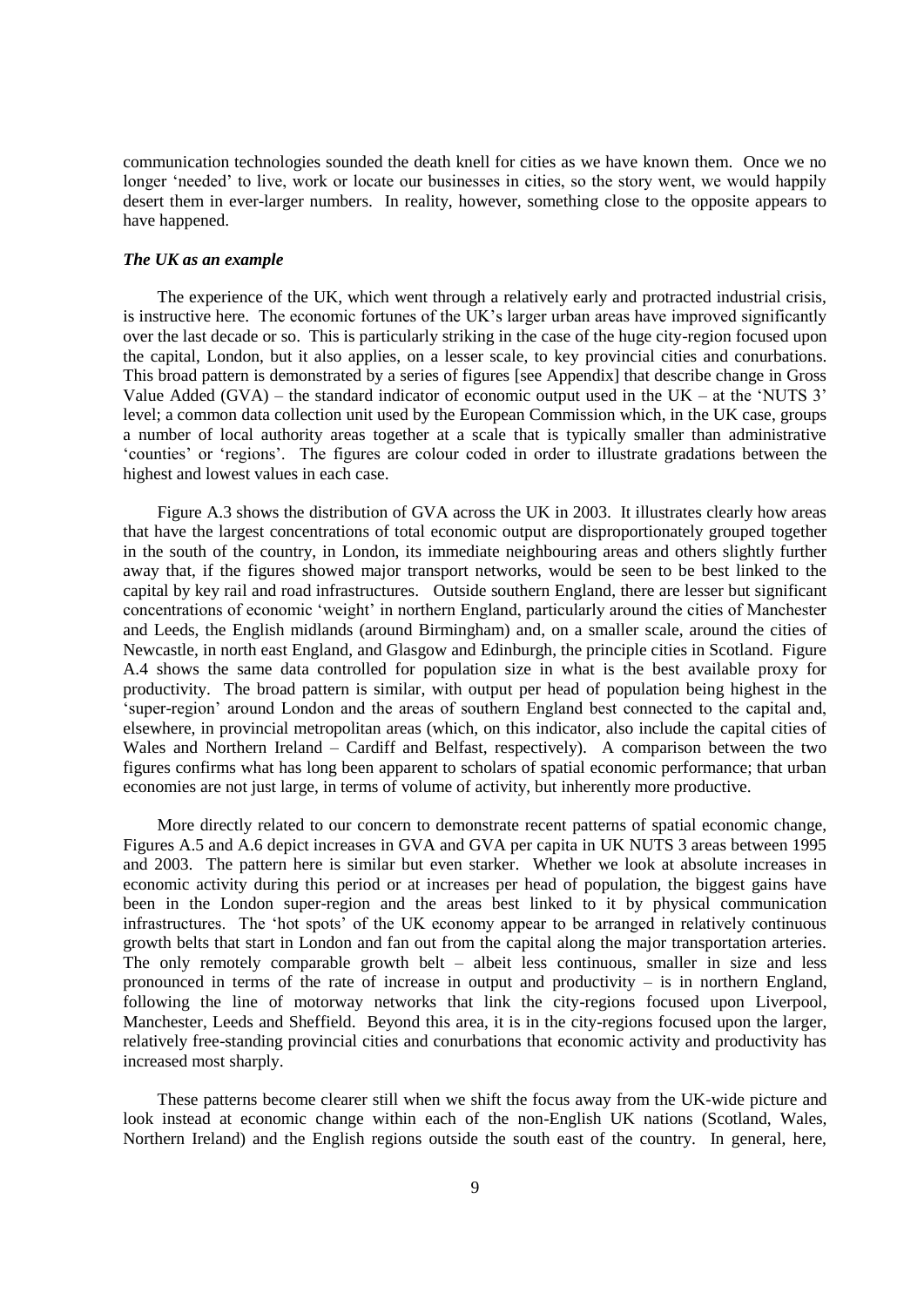economic performance has improved fastest in the larger city-regions but as we move further south there appears to be a 'London effect' that has also benefited certain smaller urban centres. Figures A.7-A.12 show the change in share of regional GVA between 1995 and 2003 for each of the NUTS 3 areas within the more peripheral nations and regions of the UK. The picture is broadly the same in all cases; it is the larger metropolitan areas and city-regions whose share of regional GVA has generally grown fastest. Thus Figure A.7 shows that the areas focused upon the cities of Glasgow and Edinburgh have seen their share of GVA in Scotland grow fastest in this period, a characteristic they share with the north of the country where recent growth has been from a far lower base. Figure A.8 tells a similar story for Northern Ireland where the area focused upon the capital, Belfast, has made the biggest gain in GVA share. Figure A.9 shows that the same goes for the area focused upon the city of Newcastle in relation to the rest of the North East region of England, whilst Figure A.10 shows the area around Leeds to be the largest gainer of GVA share in the Yorkshire and the Humber region of northern England. Figure A.11 bears out the point about the northern England 'growth belt', made above, in that it shows the areas focused upon the cities of Manchester and Liverpool and the area between them to have gained most in terms of GVA share within England's North West region. Figure A.12 shows the area focused upon the Welsh capital, Cardiff, to be largest gainer of GVA share in Wales.

Figures A.13-A.15 depict sub-regional changes in GVA share in regions closer to London. In all three cases, there is similar evidence of stronger growth in the main urban centres but also signs of a 'London effect'. Thus Figure A.13 shows how GVA share has increased in and around two of the region's main urban centres – Derby and Nottingham – and in the north of the region in an area which effectively falls within the Sheffield city-region. (Sheffield lies immediately north in the neighbouring region of Yorkshire and the Humber). The largest gain in GVA share, however, is found in the southern area of the region around Northampton which borders the south east and is most easily accessible from London. Figure A.14 shows that the largest gains in GVA share in the West Midlands region are concentrated in an area, running south and east from the city of Birmingham, which also borders the south east, contains the region's international airport and enjoys the fastest road and rail access to London. Figure A.15 demonstrates that the largest gains in GVA share in the South West region are concentrated in the Greater Bristol area, whose eastern edge borders the south east and which is well connected to the capital by road and rail infrastructure, and, to a lesser degree, in an area centred upon Bournemouth which again borders the south east and has benefited from the recent decentralization of certain back office functions from the capital.

The 'urban story' within the UK over the last decade or so, then, is remarkably consistent. Essentially, it comprises two broad trends which have seen faster-than-average growth in and around each of the largest urban centres in parallel with increased domination of the UK economy by the steadily expanding London super-region. It could be argued that these observations are hardly surprising given that the UK economy has recently enjoyed its longest unbroken period of growth since the 19th century and it might therefore be expected that cities would be major beneficiaries of national economic buoyancy. Whilst obviously true in one sense, however, such a claim overlooks two important considerations. One is that 'national economies' do not exist independently of 'urban economies'. Cities, and the firms, organizations and people within them, are not simply passive beneficiaries (or victims) of changes induced by external circumstances; what happens within cities actively shapes those circumstances in individually marginal but collectively significant ways. The other consideration, far more important to this analysis, is that 'urban-ness', in and of itself, was no guarantee of strong economic growth in the UK during the 1995-2003 period. There are numerous examples, particularly in the northern English regions, of smaller urban areas – particularly ones that had historic specialisms in mature industrial or trading sectors - with markedly more sluggish economic growth rates.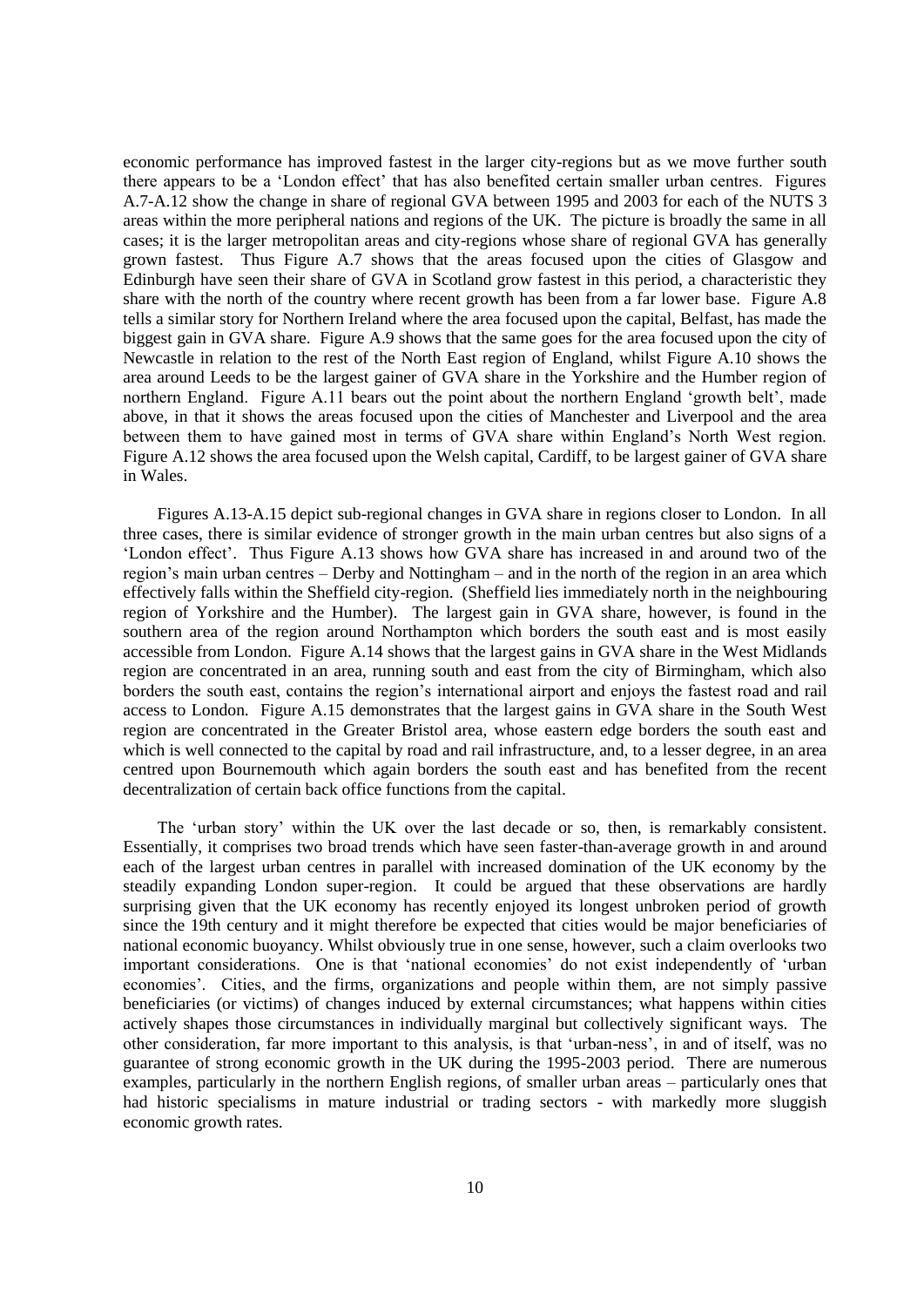What this brief review of the UK demonstrates is a tendency toward greater differentiation in the economic fortunes of extended urban areas whereby:

- London and the super-region that surrounds it have outstripped the rest
- The city-regions focused upon the larger and more diversified conurbations that have historically been centres of private and public service activities have performed better than those that relied upon narrower economic specialisms, and
- Smaller cities and towns that have seen their specialized industrial base decline, particularly those that are remote from the capital, have fared worst in comparative terms.

### *Spatial economic change in OECD countries*

It was not feasible, in preparing this paper, to undertake a similarly detailed analysis for all OECD countries. However some broad comparisons can be made using data assembled by the OECD which compares figures on GDP, the other standard measure of economic output, at Territorial Level 3 (TL3) – the nearest equivalent of NUTS 3 – for the 1998-2003 period. The remaining figures [see Appendix] present two sets of data for TL3 areas in each OECD country (bar the US, Canada and Australia, where GDP figures at TL3 are not available), namely:

- The % of national GDP share accounted for by each TL3 'unit', expressed as a series of 'bands', as at 2003; this gives a visual impression of differences in the economic 'weight' of each of the TL3 areas for the most recent date for which data is available, and
- The annual % change in GDP for each of the TL3 areas in the period 1998-2003, again expressed in various 'bands' which are the same for each country; this gives a visual impression of which areas have grown fastest within the period.

Once again, the figures are colour coded in order to represent gradations between the highest and lowest values in each case. These figures are not perfect for our purposes. It is not possible, for example, to compare sub-national economic output across countries because the TL3 data values are expressed as a percentage of national GDP rather than in gross terms. This means we cannot form any conclusions about the existence of, or changes in, the international urban hierarchy. Similarly, the use of a common set of bandings for sub-national GDP change across the OECD means that withincountry contrasts are not as visually striking as they would have been if the bands had been chosen on a country-by-country basis to illustrate the range of differences between the fastest and slowest growing TL3 areas within each particular OECD nation. Care also has to be taken not to confuse relatively high, comparative rates of recent growth (for example in the Slovak Republic in comparison to Japan) with the absolute volume and importance of economic activity (on which Japan's 'ranking' is infinitely higher).

Even with these limitations, however, the figures tell a country-by-country story that is remarkably consistent. They demonstrate that high levels of economic output, unsurprisingly, are concentrated in those areas centred upon the largest, most diverse and connected cities within particular national territories and, more important to current purposes, that trends between cities within the same country suggest that the emerging, more knowledge-dependent economy is associated with higher returns to (urban) scale. As in the UK, this tends to be reflected in greater differentiation between cities in terms of economic growth, measured in absolute or relative terms. Broadly speaking, we can divide urban development trends within OECD countries between 1998 and 2003 into three main groups. In the first, relatively high rates of economic growth across the entire country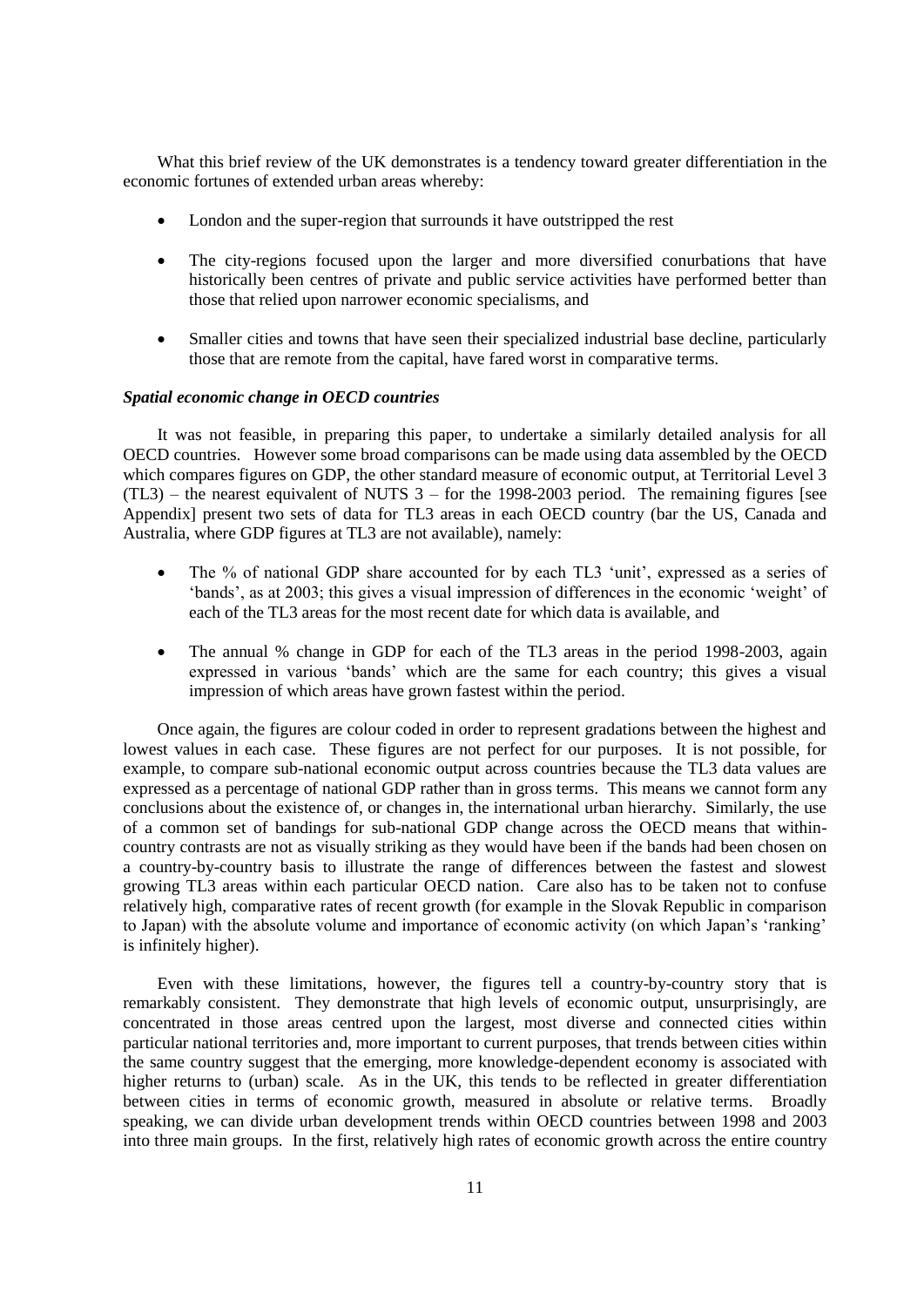combine with the fact that economic 'weight' is disproportionately concentrated in a particular 'primate' city-region to reinforce the place of that city-region at the top of the national urban hierarchy. This is the case, for example, for:

- The area focused upon Dublin, in **Ireland** (Figures A.16 & A.17), where the capital cityregion's only rival, in terms of economic 'weight', is the geographically larger but less populated territory, containing a number of small, independent urban centres, in the south west of the country
- The comparable area focused upon Seoul, in **South Korea** (Figures A.18 & A.19), and
- The area focused upon Bratislava in the **Slovak Republic** (Figures A.20 & A.21).

The bulk of OECD countries fall into a second group in which overall rates of national economic growth in the 1998-2003 period have generally been more modest but where patterns of spatial economic growth have, at the very least, seen a reinforcement of the pre-existing national urban hierarchy or - in most cases - seen the largest city-regions grow faster than the rest. In Scandinavia, for example:

- The dominant position of Copenhagen within **Denmark** has been reinforced by recent changes that have seen fastest economic growth in the capital city-region and the area around Aarhus but slower growth in other areas where GDP remains relatively high (i.e. around Aalborg and Odense) (Figures A.22 & A.23)
- The Oslo city-region has experienced a far higher growth rate than the rest of **Norway**, including the area around Bergen which ranks second in the country in terms of the concentration of GDP (Figures A.24 & A.25)
- Helsinki's importance within **Finland** has been maintained as recent growth in the capital city-region has matched or outstripped that of areas focused on the country's smaller urban areas (i.e. Tampere and Turku, respectively) and only trailed the growth, from a much lower GDP base, of the area around Oulu (Figures A.26 & A.27), and
- Stockholm's economic importance in **Sweden** has been maintained as the growth rate in the capital city-region has matched those found in western and southern Sweden (including the areas around Gothenberg and Malmo) (Figures A.28 & A.29).

Similarly, within northern Europe:

- Recent growth rate in the capital city-region centred upon Paris has (a) matched those experienced in western and southern **France** which have also grown relatively quickly but, with the exception of the area around Marseille, from a much lower GDP base, and (b) outstripped those achieved in other areas with relatively high GDP (i.e. those centred upon Lyon and Lille) (Figures A.30  $\&$  A.31)
- Within the historically more balanced urban system in **Germany**, recent growth rates in and around Frankfurt, Munich, Stuttgart and the area to the north and west of Berlin have been higher than those of other areas – particularly those focused upon Dusseldorf, Koln and Hamburg – where GDP remains comparatively high (Figures A.32  $\&$  A.33), and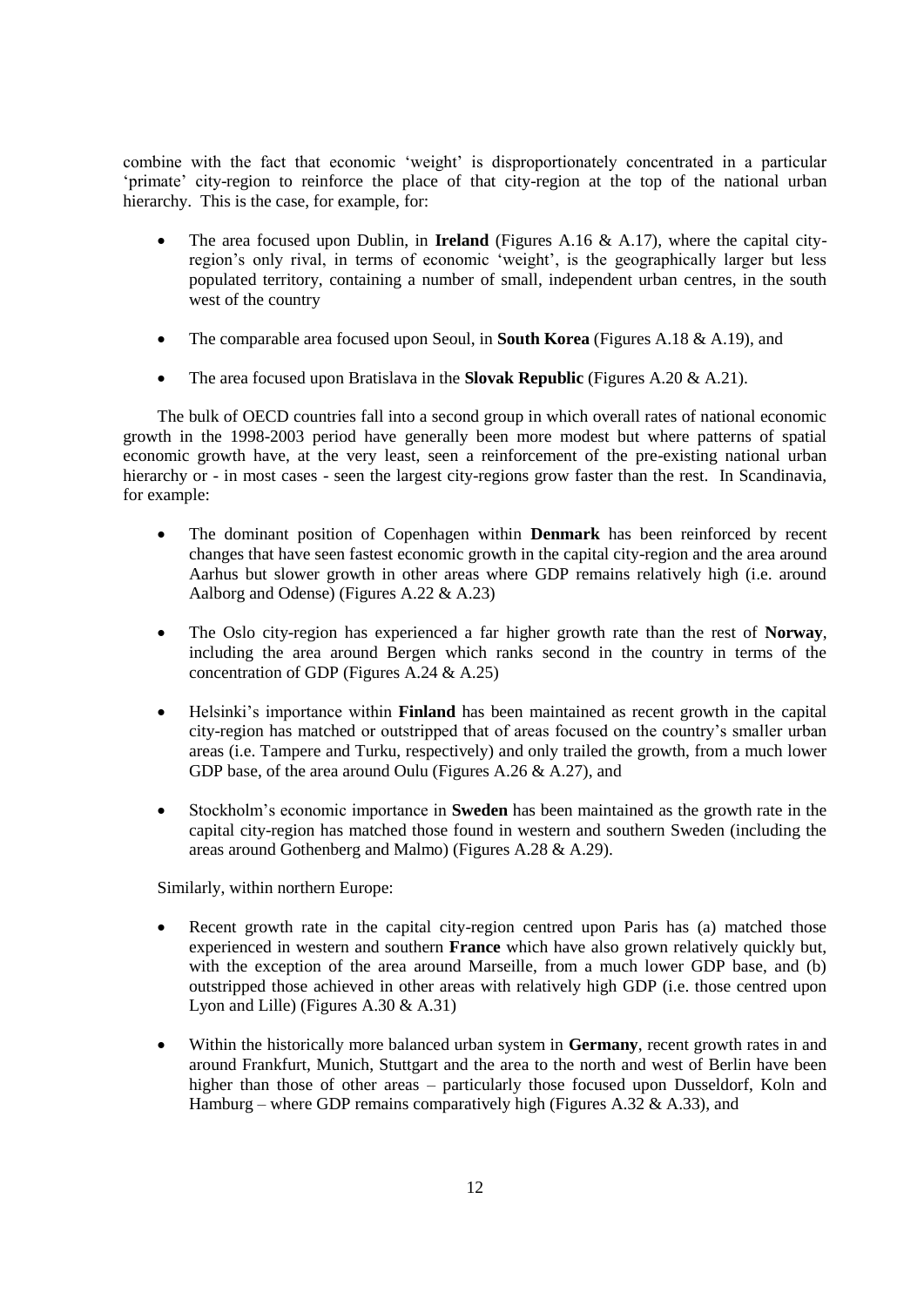In the **Netherlands**, recent growth in the area focused upon Amsterdam, and especially its eastern fringe, has outstripped that found in the area focused upon Rotterdam, the one other area of the country where GDP remains significantly higher than the national average (Figures A.34 & A.35).

The same broad trends can also be observed in southern Europe, where:

- The fastest rates of growth in **Greece** are found in the area centred upon Athens, which ranks highest in gross GDP terms, and in coastal and island areas, where recent growth is from a much lower base, whereas the other area of the country where GDP remains comparatively high – in the north of the country around Thessalonika – has experienced more moderate growth (Figures A.36 & A.37)
- Growth rates in the extended area around the capital, Lisbon, have been as high as in eastern and southern areas of **Portugal** but have been built upon a much higher GDP base whereas the other area of the country where GDP remains comparatively high – around Porto – has experienced minimal growth (Figures A.38 & A.39), and
- In **Turkey**, recent growth in the area focused upon the capital, Istanbul has been amongst the highest in the country and in excess of that achieved in the area focused upon Izmir, which ranks relatively high in terms of GDP. Ankara, however, is unusual in that it is one 'second tier' city in an OECD country that has experienced faster growth than its 'first tier' rival (Figures A.40 & A.41).

Within the same group of countries, in Eastern Europe, we find that:

- In **Poland**, the highest comparative levels of GDP are to be found in the areas centred upon Warsaw and Katowice but the highest recent growth rates are found in the former, again the capital city-region, rather than the latter, along with the area around Wroclaw which has grown relatively quickly from a lower GDP base (Figures A.42 & A.43)
- In **Hungary**, there is a very simple pattern whereby the capital city-region of Budapest dominates in terms of its economic 'weight' and its comparatively high level of recent economic growth (Figures A.44 & A.45), and
- Similarly, in the **Czech Republic**, the area around the capital, Prague, where GDP is highest, has experienced the fastest recent growth (Figures A.46 & A.47).

Only in a small group of OECD countries do we find evidence to suggest that the largest cityregions are not, in all cases, necessarily growing more quickly than other areas within their respective national territories. Within **Spain**, for example, GDP continues to be significantly higher in the areas centred upon the capital, Madrid, followed by Barcelona and, to a lesser extent, Bilbao, Seville, Valencia and Alicante. However the highest recent growth rates are found in the southern coastal belt which includes Alicante and Catalonia but not the other cities, where recent growth has been steady but more moderate (Figures A.48 & A.49).

This more mixed pattern is more noticeable still in the other OECD countries for which TL3 GDP data is available. Thus, for example:

 In **Austria**, the area focused upon Vienna continues to be vitally important in terms of economic weight as, on a smaller scale, do those around Linz, followed by Innsbruck,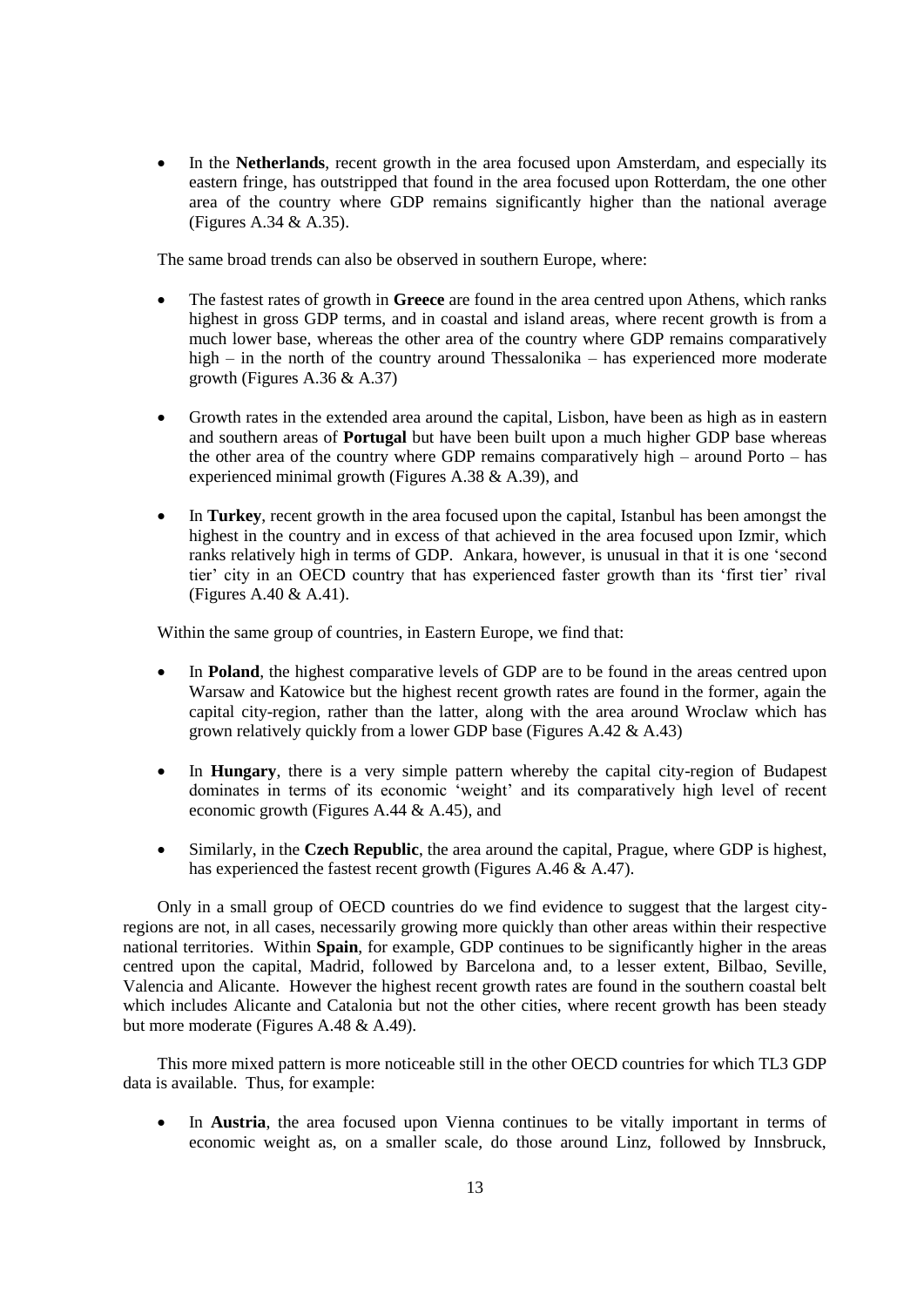Salzburg, Graz and Klagenfurt. However growth has been moderate in most of the key urban areas, and relatively low in the areas around Graz and Salzburg, whereas the highest levels of recent growth are found in the south and west of the country between southern Germany and northern Italy and towards the borders with Slovenia and Hungary (including the area south of Vienna) (Figures A.50  $\&$  A.51)

- In **Italy**, the highest concentrations of GDP continue to be found in and around Milan, followed by Turin, Rome and Naples. However growth in these areas has been relatively sluggish and Florence is the one large urban area in the country in the group of TL3 areas in which GDP has grown fastest (Figures A.52 & A.53)
- In **Belgium**, the highest comparative levels of GDP are found in the areas centred upon Brussels and Antwerp but it is the area south of Brussels that has recently grown fastest; the two cities share moderate growth rates with much of the rest of the country (Figures A.54 & A.55)
- In **Mexico**, Mexico City continues to have by far the largest concentration of GDP but has experienced low growth rates compared to southern, western and eastern coastal areas where there has been far higher GDP growth albeit from a much lower base (Figures A.56  $\&$  A.57), and
- In **Japan**, the areas of high GDP concentrated upon Tokyo (especially) and Osaka followed by Fukuoka, like the rest of the country (bar an isolated 'success' west of Osaka), have recently experienced low growth rates (Figures 58 & 59).

### *How are contemporary patterns of urban economic change currently understood?*

This brief resume of patterns of urban economic change across OECD countries confirms that selective urban renaissance and a growing differentiation between the economic fortunes of different cities and city-regions, whilst by no means universal, is clearly the dominant trend. Urban hierarchies have become increasingly 'stretched' in a wide variety of national contexts and it seems that we live in a world that is not only more urbanized and dominated by urban economies but where differences in city-regional fortunes are growing. The questions that remain are whether this observation is particularly surprising and what factors have caused these patterns to occur. There is no consensus on either question. The former, though, is slightly easier to address than the latter. Whilst we have noted the strong streak of pessimism that characterizes much Anglo-American writing on cities and the fact that advances in technology were expected, by some commentators, to enable the further decentralization of population and economic activity away from the larger urban centres, the fact remains that, viewed over a longer timescale, national urban 'systems' remain remarkably stable.

The European urban system, judged by rankings of cities by population size, has remained relatively stable for centuries (Le Galès, 2002: 58). The pattern of dominant and lesser order cities that characterises contemporary Europe and its constituent nations, he argues, was more or less set during – and to a significant extent long before - the industrial revolution, so much so that the league table of Europe's most populous cities for 1750 shows very significant similarity with its equivalent for 1950 and is readily recognizable as the 'pecking order' of modern-day urban Europe. Viewed in this light, what Europe's major cities – or more accurately the firms, workers, households, public service providers and associational networks that constitute them – have been doing recently, in a 'postindustrial' age, is little different to what they have done through wave after wave of technological and economic change for centuries. They are exhibiting a capacity to adapt to a variety of 'shocks' in the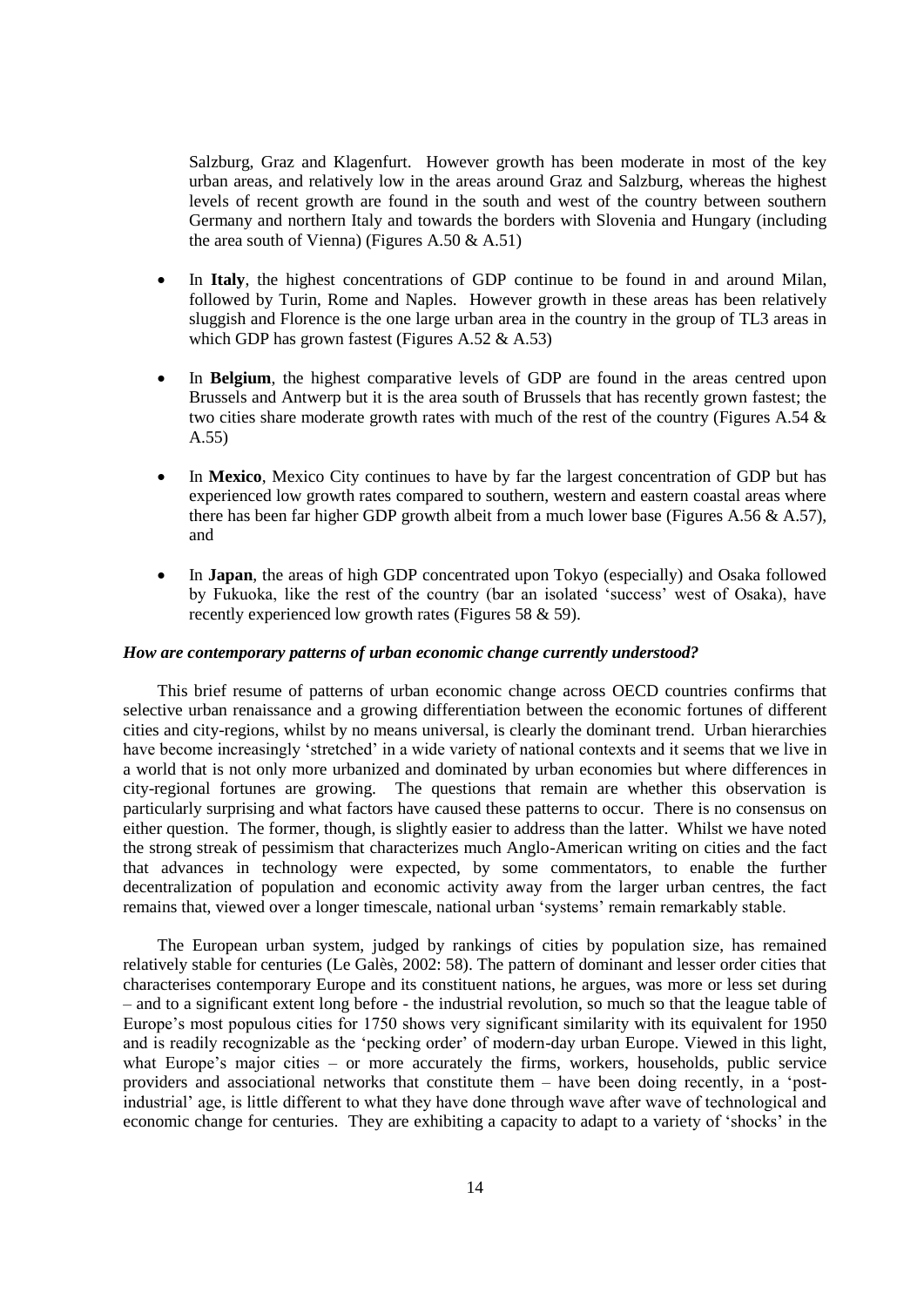environments in which they operate in ways that collectively continue to reproduce historically entrenched patterns of urbanisation or, at most, shift them incrementally and at the margin.

This is not to argue that it is impossible for new 'entrants' to join the ranks of the world's major cities. Rapid industrialization in countries previously dominated by rural economies continues to produce intense urbanization and the rise of 'new' megacities, just as it did in earlier times in the older developed world. Rather, what it suggests is that large urban areas, once established, are remarkably resilient and able to adapt to 'shocks', even when these present fundamental challenges. So, for example, Castells (1989) may well have been right to argue that what he calls the 'informational mode of development' is as different, in its own way, as was the industrial mode of production from the agrarian economic systems out of which it evolved. He may also have been right to suggest that, in an age in which 'knowledge inputs' to the production of goods and services have grown in importance compared to the established factors of land, capital and labour, the global economy is best interpreted as a 'space of flows' rather than a 'space of places'. However our review suggests that it is those places that were particularly significant nodes in previous phases of economic development that have retained, and in most cases increased, their importance and centrality in an information-dominated economy. 'Flows', even when they involve the transmission of intangible rather than physical goods, have to operate between places and it appears from the available evidence that Castells' 'space of flows' has been superimposed upon the pre-existing 'space of places' without changing the basic features of economic geography as radically as might once have been expected.

If the resilience of major urban areas should not surprise us, though, we are still left with the puzzle of explaining which factors encourage higher levels of growth in some cities and city-regions but not others. If there is nothing necessarily automatic about recent urban growth or renaissance, what is it about the characteristics of those areas that have experienced positive change that differentiates them from those that have not? On this issue, there is no shortage of claims that the larger, internationally networked urban areas of the developed world have distinct, comparative advantages. Scott and Storper (2003), for example, argue that:

*City-regions are locomotives of the national economies within which they are situated, in that they are the sites of dense masses of interrelated economic activities that also typically have high levels of productivity by reason of their jointly-generated agglomeration economies and their innovative potentials* 

Veltz (2005), similarly, offers the view that:

*Metropolitan spaces are becoming, more and more, the adequate ecosystems of advanced technology and economy…. [T]he decrease of communication costs does not by itself lead to a spreading and diffusion of wealth and power; on the contrary, it entails their polarization.*

History and pre-existing patterns of economic specialization remain more important to explanations of urban development trajectories than success in the active pursuit of new 'global' functions or status. When it comes to explanation of particularities, rather than observation of generalities, however, our current knowledge is, at best, tentative. Accounts of accelerated urban development and/or resurgence across the advanced, post-industrial nations vary in their emphasis and comprehensiveness but typically carry a similar message; that something has happened in the transition to a 'knowledge economy' dominated (at least in terms of employment) by services, which has:

 Triggered changes in the locational behaviour of key economic agents and the workforces that service them in ways that favour certain – but by no means all – major city-regions, and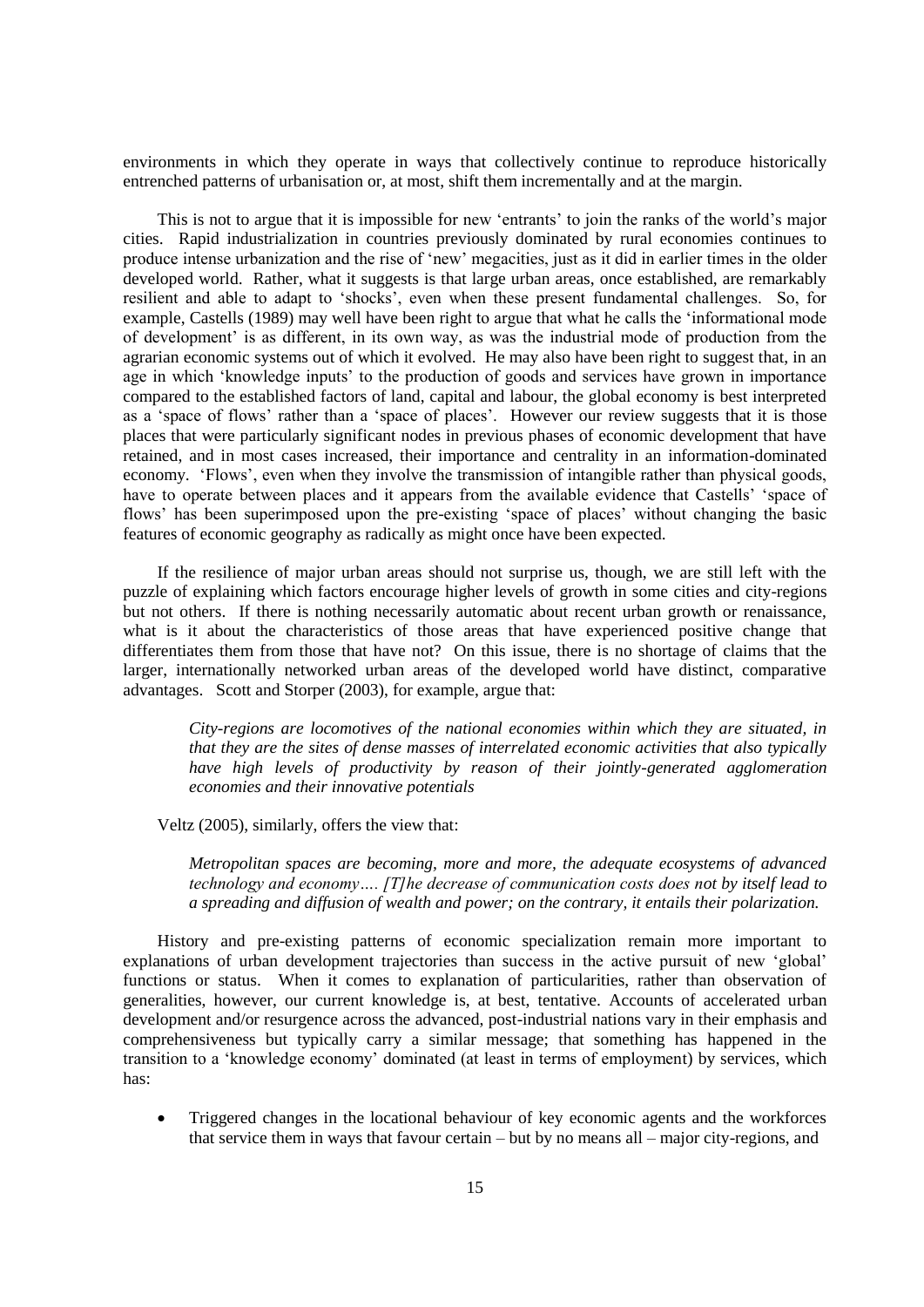Seen the established tendency, in the late industrial period, for population and economic activity to decentralise from major cities and/or grow afresh on the periphery of expanding city-regions become overlain with a more recent tendency for the *reconcentration* of particular sorts of jobs and certain types of household within the core areas of cities.

The key concept that explicitly or implicitly underlies these accounts  $-$  agglomeration  $-$  is by no means new. Rather, what is effectively being argued is that the nature of agglomeration forces has changed, in the transition from a world economy dominated by a small number of nationally integrated systems of labour-intensive industrial production to one that is internationally organized and knowledge-intensive, in ways that privilege certain urban areas over others. To briefly provide a context for those accounts, though, it is important to understand that the efficiency of urban economies has traditionally posed something of a conundrum for economic analysis and to appreciate the role that the re-invigorated notion of agglomeration has begun to play in the way the geography of the 'new' economy is being interpreted.

Cities, as Fujita, Krugman and Venables (1999) have noted, have long represented a puzzle for mainstream economists 'to such an extent that most textbooks in economic principles still contain literally no reference to the existence or role of cities and other geographic concentrations of economic activity'. The problem, as they see it, is that the role of increasing returns (Krugman, 1991), upon which the superior productivity of cities is seen to rest, has remained impenetrable to most economic theory based, as it is, on an assumption of constant returns. It is only recently, with advances in the 'new economic geography', that mainstream economists have begun to develop a deeper formal understanding of how it is that 'the dramatic spatial unevenness of the real economy.…is …the result not of inherent differences between locations but of some set of cumulative processes….whereby geographic concentration can be self-reinforcing.' In trying to tackle this theoretical conundrum, new economic geographers (e.g. Fujita and Thisse, 2002) have gone back to the notion of agglomeration, a concept that has long underpinned the work of urban economists and spatial scientists.

To agglomerate, according to the dictionary definition, is to 'gather together in a mass'. Agglomeration economies, therefore, are the economic advantages enjoyed by producers from grouping themselves together within particular locations. The notion of agglomeration cannot account for the formation of cities in anything more than a general sense. Myrdal's observation about the relatively random nature of the formation of centres of economic activity remains difficult to challenge:

*…the power of attraction of a center today has its origin mainly in the historical accident that something was once started there and not a number of other places where it could equally well or better have been started, and that the start met with success.....* (Myrdal, 1957; 27)

Nonetheless the notion of agglomeration is one of the key conceptual tools that has traditionally been used to explain urban growth. Much of the work on agglomeration economies has focused upon providing an explanation of why firms in similar or related lines of business group together rather than spread out, geographically, in order to serve spatially differentiated markets (Marshall, 1890). This form of agglomeration, which gives rise to what are usually referred to as 'localisation economies', is seen to depend upon 'input sharing', that is the benefit accruing to firms from being located close to suppliers and purchasers of intermediate goods, and to 'knowledge spill-overs', through which firms are able to gain access to the tacit intelligence and understandings that circulate through formal and informal contact between economic agents with similar interests in particular localities and territories.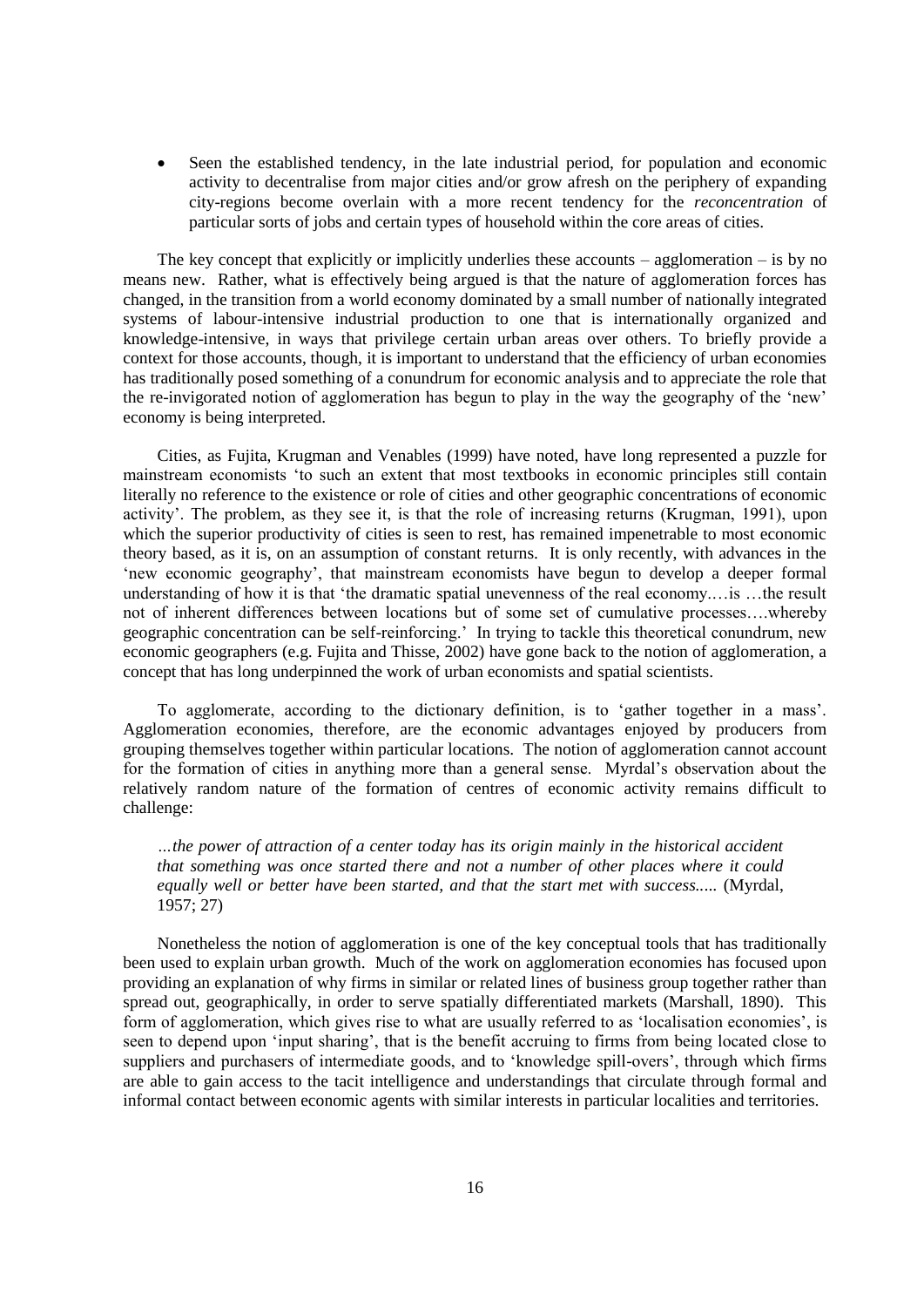The benefits of agglomeration do not, however, accrue only to firms. Neither are its transmission mechanisms dominated by narrow inputs into the productive process. A second form of agglomeration, which gives rise to 'urbanisation economies', provides benefit to workers and residents too and is as much about demand as supply side factors. Essentially, it is concerned with the economic advantages of city size and diversity. Thus, for example, the extensive labour pools that are found in large urban areas not only provide employers with a high degree of choice when hiring staff, they also offer a large number of options to workers and potential workers and provide them, comparative to other sorts of place, with a high level of insurance against under- and unemployment. At the same time, the high demand for finished goods, personal and consumer services and homes generated by a large and comparatively discerning residential population drives innovation and competition amongst producers for domestic urban markets.

A fascination with the economic effects of these broader, urbanisation economies led authors such as Jacobs (1969, 1984) to argue that it is the classical attributes of cities noted by an earlier generation of sociologists – density, heterogeneity and the inter-personal mixing that arises from social encounters as well as employment-based contacts – rather than the sector-specific advantages associated with localisation economies that both attracts and produces economically innovative people and behaviour. On this view, cities are attractive to the more capable and ambitious individuals because participation in large and extensive urban labour and housing markets – by existing and new residents alike - acts as an 'escalator' effect on social and occupational mobility (see, e.g., Fielding, 1992). The 'escalator' benefits of big, diverse and heterogeneous cities, helps explain why they have long been associated with high productivity. Various estimates have been produced over the years to suggest, for example, that an increase in the urban population size automatically produces a related rise in productivity and that wages in larger cities are significantly higher than in smaller ones even when they are controlled for occupational differences. It also underlines the importance of cityregions in that the most dynamic cities, because of their attractiveness to people at early stages in their careers, tend to have relatively young age profiles and to be characterized by selective out-migration of older, economically active households who, at a particular stage in their life-cycles, prefer the perceived amenity or life-style advantages of living outside the core of the conurbation and hence choose either to commute from more peripheral locations within the city-region or to use the skills and contacts they have acquired to engage in economic activities that retain a connection to the metropolitan economy but from less central locations.

Dynamic cities therefore typically concentrate wealth and wealth-creators but also tend to diffuse them, over time, to a broader geographical area, thereby underpinning the economic success of loosely integrated city-regions. There is a downside to this process too, of course, in that the opportunities for personal advancement that are perceived to be concentrated in the larger and more diverse cities also attract individuals with lesser skills and potential, thereby making the urban labour market more competitive for existing, less skilled residents. The result, whose geography depends upon the operation of housing markets, is that less occupationally mobile people who are unable to develop more marketable skills invariably become 'trapped' in the lowest status residential areas of cities. In short, urbanization economies tend to concentrate poverty and disadvantage as well as concentrate and diffuse wealth.

At least in principle, accounts of urban change based upon the notion(s) of agglomeration can explain decline as well as growth in that, at a certain point, the diseconomies of agglomeration, exhibited in terms of high property and land prices, traffic congestion, poor environments, crime and so on, can outweigh the advantages, thereby encouraging the outflow of people and economic activity. In practice, these 'tipping points' are difficult to identify, given that they vary significantly according to the nature of the decision-making unit concerned (e.g. firms, households, workers) and tend to be culturally specific (i.e. preferences for urbanity as opposed to suburban life differ substantially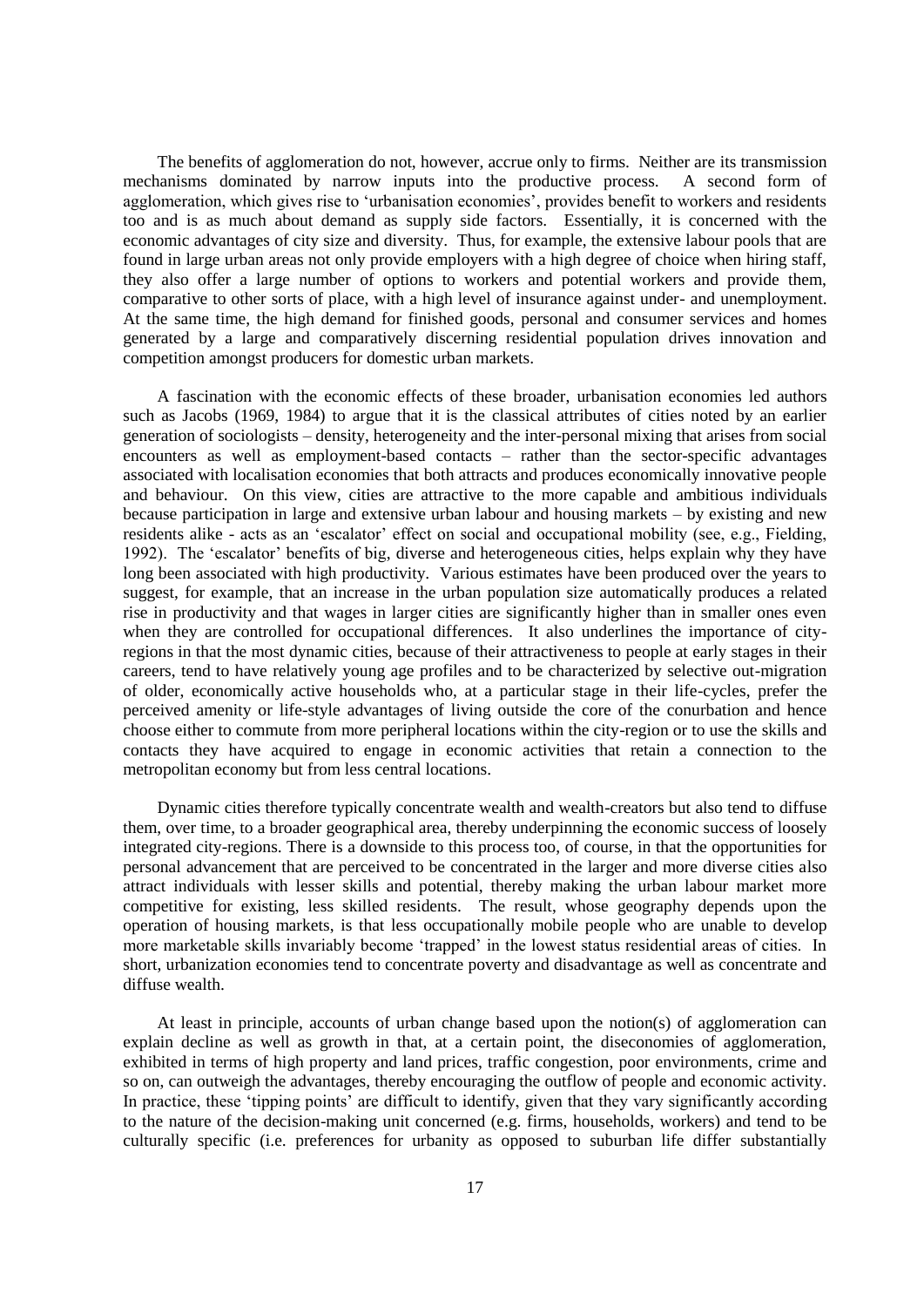between countries). If we put this brief discussion alongside the evidence of urban and city-regional development and resurgence outlined in the last section, however, what they jointly suggest is that there is something about the nature of agglomeration that has shifted, with the transition to more knowledge-intensive production of goods and services, in such a way as to change the balance between the benefits and costs of living, working and developing businesses in the larger city-regions.

It is a measure of the increased interest in agglomeration that two of the major conceptual contributions to spatial economic policy debate in recent years have emerged out of the different traditions within agglomeration analysis. Thus the 'clusters' approach popularised by Porter (1990, 2000), for example, emerged from debates about the importance of localisation economies as a key source of competitive advantage and has taken on an increasingly 'urban' flavour. In similar vein, but taking a very different tack, Florida's (2002) work on the 'creative class' adapts the notion of urbanisation economies to make the argument that it is those cities that offer the consumption facilities and 'buzz' (Storper and Venables, 2004) that can attract particular types of highly skilled labour that have the greatest economic potential.

Whilst they are endlessly 'sold' to city decision-makers as potential solutions to their problems, however (see, e.g., Peck, 2005, on the 'Florida industry'), neither of these approaches are sufficiently critical to be particularly helpful in explaining the different fortunes and potentials of key urban areas in OECD countries noted in our review. We still await a conceptual account that is capable of doing this effectively. An interesting starting point, however, can be found in Veltz' work (1996, 2005). Veltz's analysis draws significantly upon earlier accounts about the central place of (certain) cityregions within a more globalised, knowledge-rich economy. Like, for example, Castells (1999) and Sassen (1991), he sees certain key city-regions as the 'switchboards' that connect chains of producers, consumers and intermediaries together within an increasingly internationalised system of production, distribution and exchange. What makes his analysis interesting is the importance he attaches to agglomeration economies in making this happen. So, for example, he argues that in an increasingly 'weightless' economy, where the costs of communication and transportation have fallen, agglomeration advantages have become more, not less important. 'Metropolitanisation', he suggests, is intimately linked to globalisation and to a regime of competition between firms that is increasingly based upon quality and innovation and not solely upon cost and hence is particularly dependent upon knowledge resources.

What this has meant, he suggests, is that the traditional advantages of agglomeration – for example in terms of innovation in consumption goods and services, in providing choice and quality to both employers and workers in matching skills and jobs and in the 'quality of co-operation' between producers – have grown, particularly in the largest, densest and most economically diverse cityregions. As a result, they help firms, workers and households insure themselves against risk in a particularly effective way and hence both attract newcomers and erect barriers to exit from cityregions that override diseconomies. Veltz' analysis does not support the view that city-regional resurgence, and the agglomeration advantages that bring it about, are in any sense 'automatic' or evenly distributed. Indeed his conclusion is that the process is highly selective, and that the 'new' economy – seen from either a global or a European perspective – will increasingly take the form of an 'archipelago' in which there are dense interactions and transactions, across national boundaries, between a variety of economic agents located in big, nationally and internationally connected cityregions. The main change he envisages, at least in Europe, is further differentiation between the core nodes of the archipelago and second tier city-regions.

Veltz' observation about the importance of international connectivity as a key factor that helps sustain key city-regions' places within an emerging global archipelago economy is taken up in Peter Hall's paper, which assesses the extent to which the differential economic potentials of cities and city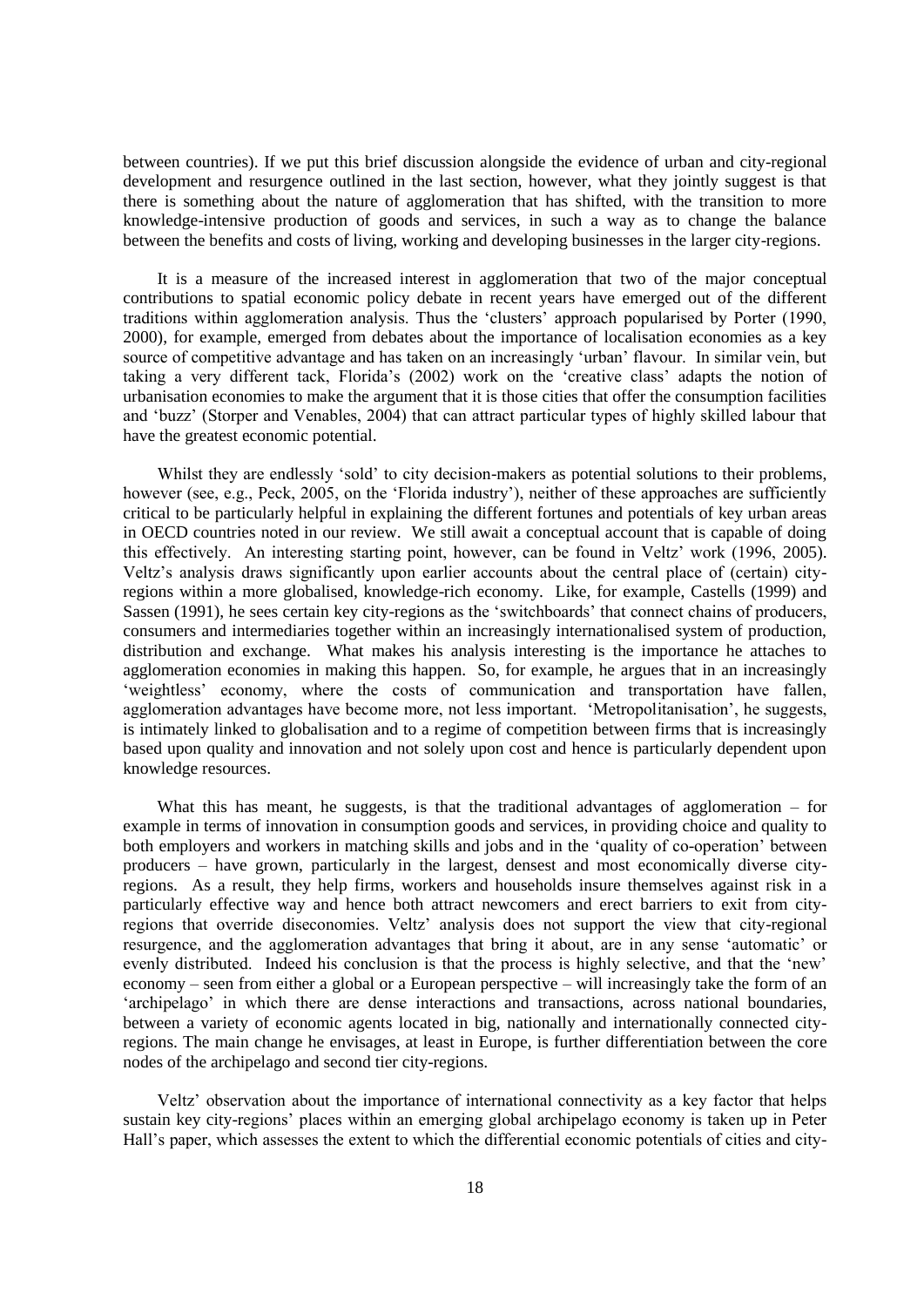regions is, or could be, reflected in the way major transport and communication infrastructures are planned, developed and organized. It also raises the broader question of the importance of globalization for patterns of urban economic change. This is an issue picked up in Saskia Sassen's paper, which makes a number of useful observations about:

- The symbiotic (and under-explored) relationship between 'old' and 'new' economic activities
- The fact that the provision of 'mundane' goods and services are essential to servicing the needs of firms, workers and households engaged in the high order service activities that are assumed to be a key feature of 'global' or 'globalizing' cities, and
- The way these relationships are being played out in the economic, spatial and physical reorganisation of city- or mega-regions.

In shifting the focus beyond a small group of leading command and control centres from which global economic flows – particularly of finance – are managed, and looking more widely at the development of 'mega-regions' and not just at the areas – usually the central parts of cities - in which these functions are concentrated, Sassen implicitly makes the case for a broader understanding of the urban implications of globalizing processes than the one with which she has largely been associated and that has so far dominated academic analysis. Two implications are particularly noteworthy. The first is the idea that the mega-regions in which globalizing cities sit are not necessarily as disconnected from the fortunes of 'their' central cities as it has sometimes been made to seem. In other words the key, higher order economic agents that are most associated with globalizing cities, whilst they are increasingly connected with others like themselves on an international scale, can also drive innovation and employment-creation within their surrounding city- or mega-regions. The second is that, whilst it remains true to say that the 'new' economy is characterized by greater income polarization than was experienced under its late industrial predecessor, once we examine labour market change at the larger urban scale and not just within the central city, the divisive and polarizing effects that have dominated academic discussion of globalizing cities (see, e.g., Fainstein et. al., 1992; Marcuse and van Kempen, 2000) appear both less sharp and less directly driven by globalizing processes.

The larger, analytical problem that we face in talking about the impact of globalization on cities, though, is that most writing on 'global' or 'globalizing' cities takes a relatively narrow view of globalizing processes that gives pre-eminence to the movement of capital and, to a much smaller extent, labour (on the latter, see Smith, 2001). The metaphors set out in the first section of this paper – globalization as 'plague of locusts' or 'irrigation system' – represent two sides of the same coin which effectively assume that 'globalization' can simply be equated with the search by firms for the biggest return on capital investment. However, as Appadurai (1990) has argued, globalization is best conceived of not as a single, disembodied 'thing' but as a multifaceted and loosely inter-connected set of processes involving acceleration in the international circulation not just of money and people but also of goods, services, images and ideas, and the creation of the context that enables and encourages such flows. Seen in this light, the 'global city' model, assumed by most commentators to be based upon the development of a strong presence in internationally traded business and financial services, just like the subordinate developing world model, assumed to be based upon the development of low cost manufacturing capacity or the off-shoring of routine back office functions, represents just one of the myriad ways in which globalizing processes are affecting different sorts of urban areas. A next stage in the development of work on the urban implications of globalizing processes is clearly needed which can recognise this variety and, for example, take into account the fact that the out-migration of young and (differentially) skilled workers and households from metropolitan areas in Poland to areas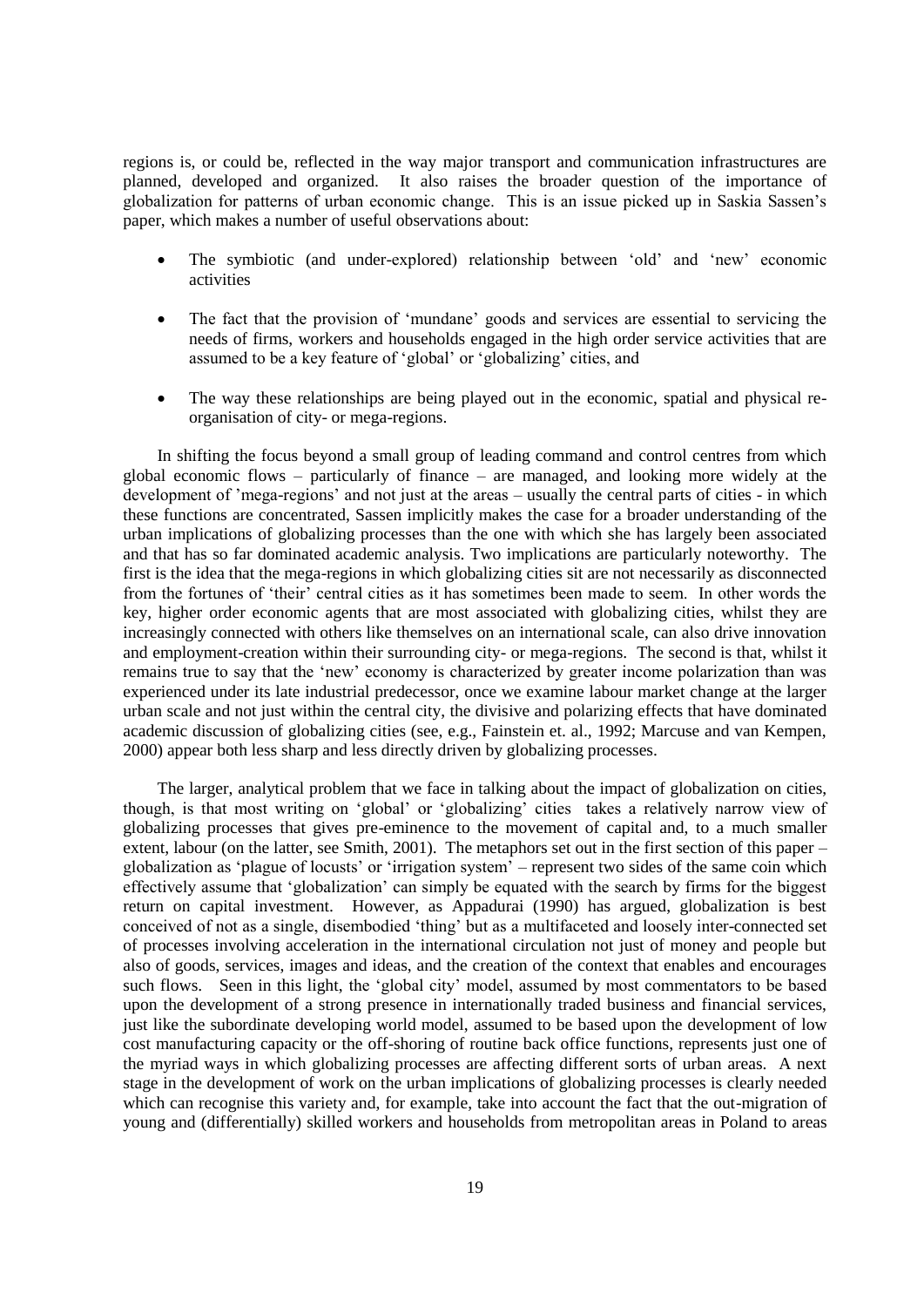of high labour demand elsewhere in the EU is just as important a part of the 'globalization' story as the growth of London or Paris but one that has different effects and policy implications.

### **4. Urban policy in retrospect**

In his recent review of urban policy, Cochrane (2006) rehearses the difficulties that scholars have long faced in describing where 'the urban', seen in terms of policy, begins and ends. His broad conclusion is that, in an increasingly urbanized world, the notion of urban policy is difficult to define and to differentiate from the huge volume of public sector activities that produce urban effects of one sort or another. The vast majority of public expenditures, along with many policy decisions which involve regulatory activity or resource transfers between levels or agencies of government rather than the direct spending of money, have implications for urban development patterns. A myriad of unconnected decisions in different policy areas inevitably affect the operation of urban property, capital and labour markets, often 'rewarding' some areas at the expense of others. Some, by their very nature, are spatially selective; to take a simple example, decisions on motorway-building cannot avoid triggering development activity in some places as opposed to others. Others, such as generalized reforms of educational or training programmes or variations in the level or regulation of local authority capital and revenue expenditures, affect all urban areas, but rarely in equal measure. Cumulatively, such decisions have significant and uneven impacts upon urban economic fortunes, both positive and negative. Their importance in this regard is nonetheless implicit: their spatial (and therefore urban) effects are incidental and are rarely taken into consideration at the point at which decisions are made.

Much of what we currently consider to be 'mainstream' policy at the national scale – or the intermediate 'regional' level in the case of highly federalized countries – often developed originally as more localized responses to urban changes and challenges. The development of public policies in respect of sanitation and health, education, transport and utilities, housing, land-use planning and environmental amenity/recreation, for example, were 'urban' long before they became items on national policy agenda. Once they were 'nationalised', however, they ceased to be thought of as urban and tended, instead, to be considered as sectoral concerns. Recent attempts to decentralize and marketize certain aspects of national welfare provision notwithstanding, a rudimentary taxonomy of the 'urban-ness' of policy would still, ideally, need to take the implicit as well as explicit 'urban' roles of higher levels of government seriously and distinguish between the variety of ways in which public agencies' decisions, structures and inter-relationships impact upon processes of urban change, whether or not they take their spatial/urban effects into account. It might, for example, highlight the differential urban impacts, in different national contexts, of:

- Regulatory decisions (e.g. in terms of international trade agreements or the setting of interest rates) that have differential impacts upon economic sectors and hence upon geographical areas in which particular sectors are concentrated
- Constitutional and structural factors (e.g. levels of devolution, the extent of political representation and influence by 'peripheral' areas at or within 'the centre', the degree of importance attached to fiscal equalization) and the way these shape the nature and type of locational decision-making (e.g. in the form of institutionalised competition for firms and households and the locational assets that attract them)
- Inescapably spatial decisions that are not seen as 'urban' (e.g, the development of airports or the sitting of national R&D facilities),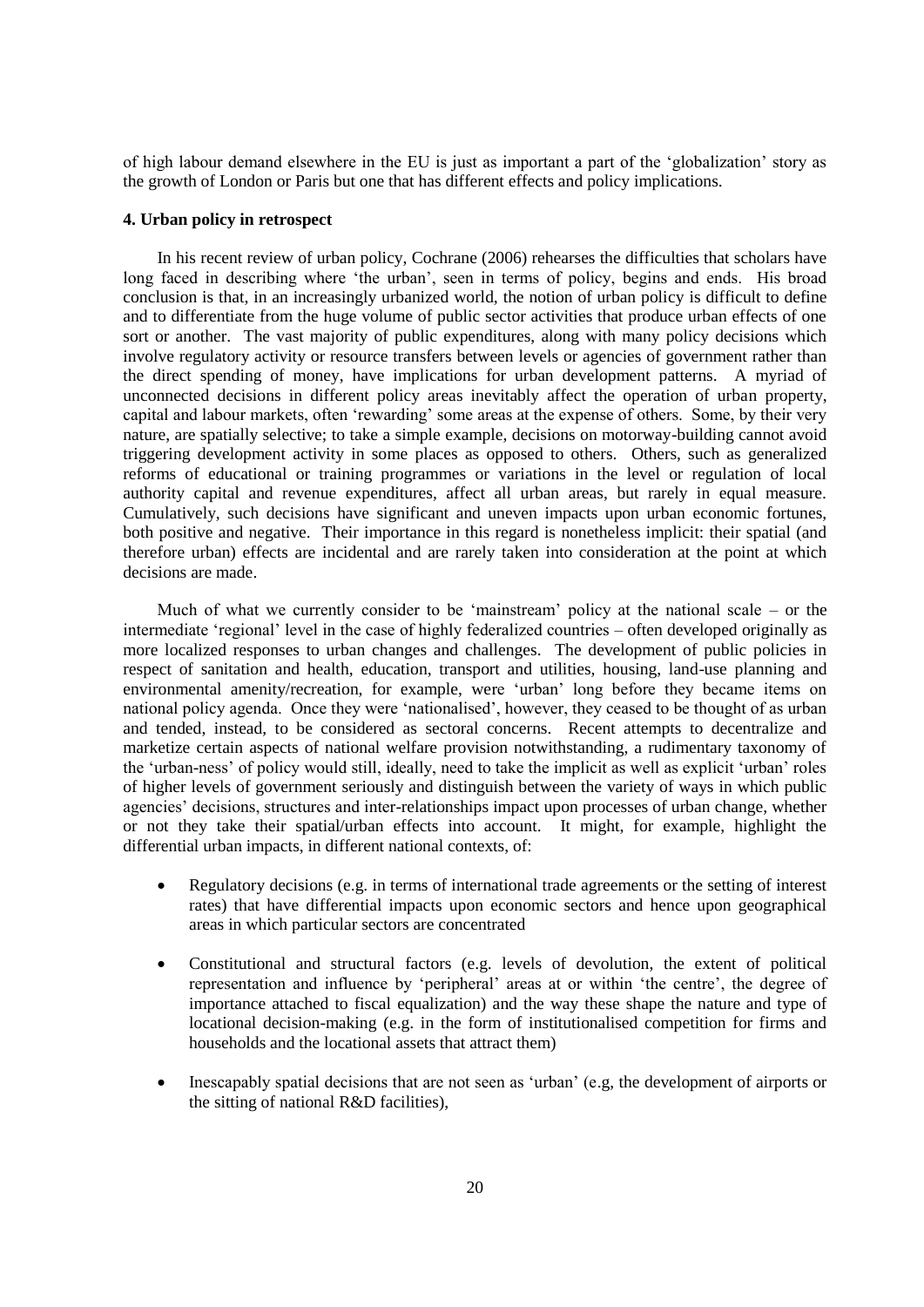- Specific spatial policies, as expressed through, for example, strategic land-use planning and policies for regional development, and
- Specific policies targeted at particular urban areas or groups within urban areas.

Of these categories, it is activity related to the first three that clearly carry the biggest implications for urban areas but only the latter are generally described as 'urban policy'. Indeed, the limited amount of work that has been done comparing the development of urban policies in different national contexts in recent years (e.g. Kamal-Chaoui, 2004) suggests that one of the few characteristics that unite a wide variety of different approaches is the principle of selectivity. Explicit urban policies are usually justified on the basis that conditions are so unusual in particular sorts of places that the issues they face are not dealt with adequately through mainstream policy and thus they require specific, additional attention. In other words an important principal of urban policy interventions is, effectively, an admission of selective 'failure' in the way in which sectoral policy initiatives work in particular areas and an acceptance that a degree of positive discrimination in the use of resources is needed. Because this is never easy to justify for higher levels of government, it is not surprising that (a) the resources devoted to urban policy initiatives tend, overall, to be small, (b) it is easier to defend the idea of additional, specific urban policies when they are seen to focus upon 'problems' rather than on 'potential' (i.e. it is easier to compensate 'losers' than to justify 'picking winners'), (c) there is a tendency to focus upon particular cities and, especially, certain 'problematic' neighbourhoods within them, and (d) there is always a temptation on the part of Governments to use urban initiatives symbolically in order to demonstrate that they are responding quickly to perceived crises.

The extent to which urban policies have become a feature of broader decision-making within OECD countries and the particular purposes on which they focus is not something that it is easy to generalize about. The table, below, draws upon two recent attempts to compare national urban policies in Europe (van den Berg et. al., 1998, 2004) and supplements the information contained within them with a reading of various 'territorial review' reports produced by the OECD. To the extent that this literature allows, it sets out descriptions of urban policies as they have operated in particular OECD countries. The first observation that emerges from the table is that urban policies, inevitably, are the products of time and place, as understood at particular junctures. Looked at in the round, the key differences tend to depend upon:

- Degree and stage of urbanization (e.g. the extent to which key urban issues at any one time are associated with rapid urban growth, issues thrown up by suburbanization processes, deurbanisation or some combination of them)
- Stage of economic development (e.g. whether OECD countries and the cities within them are primarily grappling with recent industrialisation, de-industrialisation or the challenges of a 'post-industrial' economy)
- The relationship between specific urban policies and other spatial and sectoral policies (e.g. the extent to which urban programmes support regional and technology policy aims or effectively represent alternative, and even conflicting, approaches to spatial development), and
- Differences in the urban form and the prevalence of issues related to urban order (e.g. in relation to the housing market, its effects on social and spatial segregation and the extent to which segregation is associated with concentrations of anti-social behaviour or conflicts within or between different groups within cities).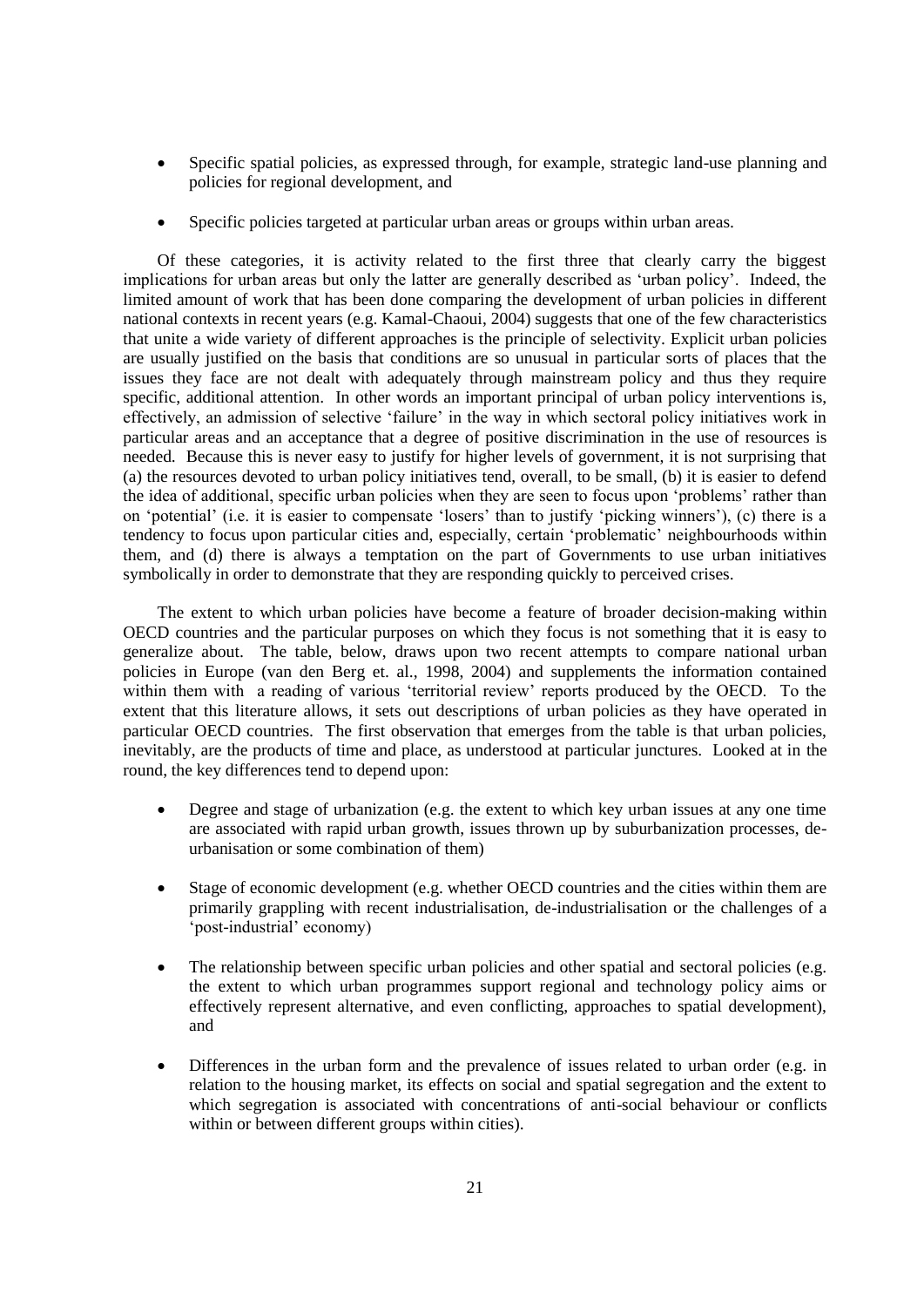The second observation is that the 'targets' of urban policy vary widely, depending upon how the above factors come together in particular places and on the urban issues that are seen as pressing at any one time. The table bears out one of the messages of Le Galès' paper - that urban policies have been applied to a huge range of issues spanning economic development, physical regeneration (commercial, residential), environmental improvement, labour market intervention, integration of minority ethnic communities and so on. The third observation that lies implicit within the table is that, to the extent that we can talk about urban policy transitions in recent years, the impetus for change has tended to come from assessments of the the effectiveness of urban policy initiatives in their own terms rather than a broader debate about where urban policy fits within the broader contribution of public agencies to the development of cities. Thus, for example, it is possible to identify evidence of reconsideration of (Table A.1).

- 'Need' as opposed to 'potential' as the basis for urban policy intervention and the logic, when addressing acute and concentrated social problems, of recognizing the relationship between areas of need and areas of potential
- Whether the isolated urban neighbourhood is the most appropriate 'unit of analysis' in designing new approaches to urban policy
- The extent to which it is possible to rely upon short-term 'fixes' and experimental programmes or whether the focus should shift, instead, to a smaller number of longer term and sustained investments
- Whether 'urban initiatives' can bring about transformational change if sectoral policies that have significant spatial effects continue to lack an 'urban mission', and
- Whether the highly decentralised delivery of urban programmes, often achieved through the creation of experimental new delivery vehicles and partnerships, is effective in encouraging the 'nesting' of policy and programmes at different levels of government.

Each of these questions is important, but it is not clear that they are grappling with the more fundamental issues that our earlier review of urban development trends identified. We therefore need to bring the two substantive sections of this paper together and consider the challenges that arise for urban policy.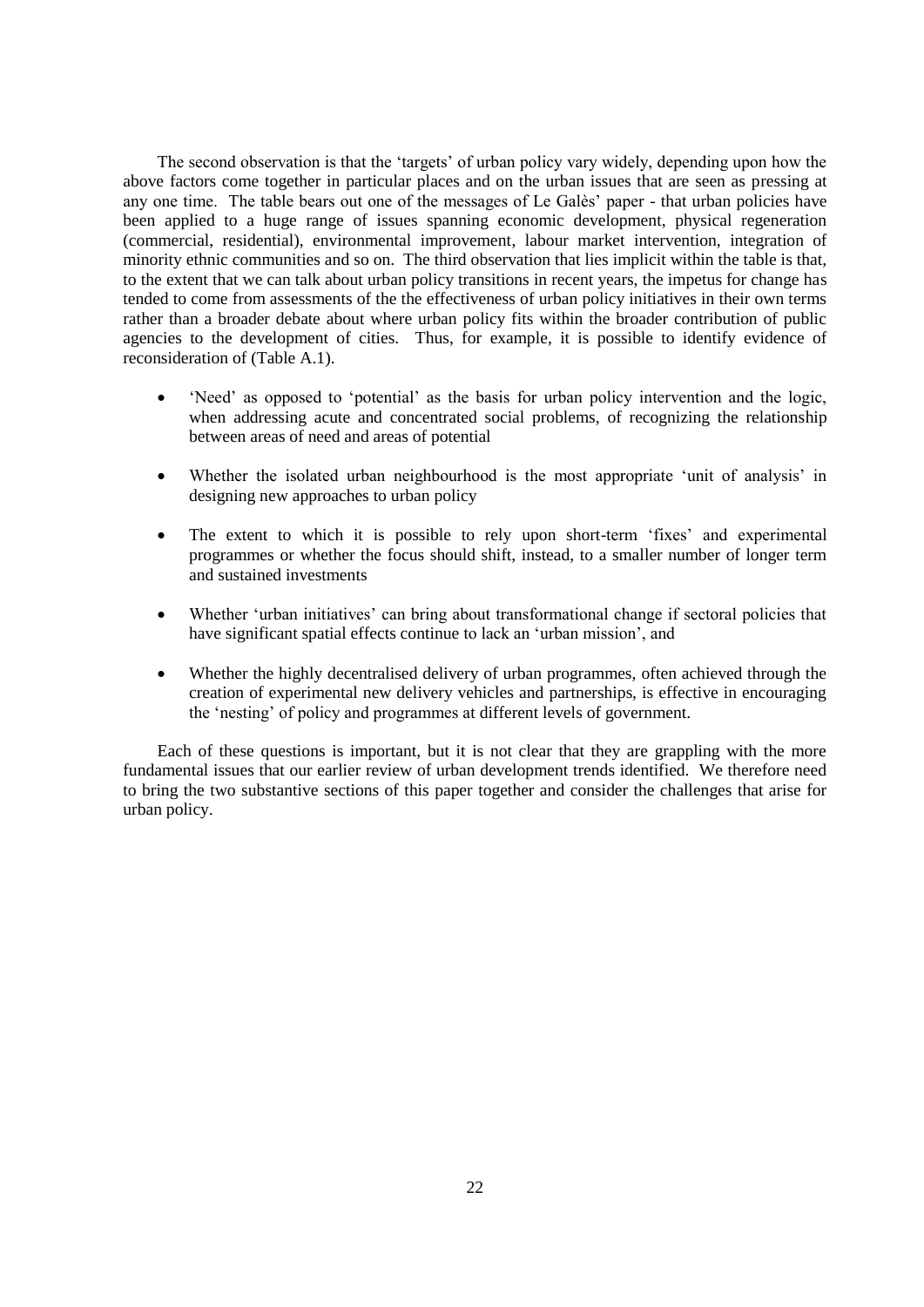# **Table A.1. National urban policies in a sample of OECD countries**

| <b>Austria</b><br><b>Belgium</b>                                                                               | No explicit urban policy at federal or regional (Land) level. The Lande are more<br>driven by concern with the effects of suburbanisation and the 'weak' position of<br>regional peripheries rather than 'strong' urban centres. Strong fiscal equalisation<br>mechanisms mean that there is a high degree of 'home rule' amongst<br>municipalities and intense inter-municipal competition.<br>No specific urban policy until 1990s when the salience of urban issues rose,<br>reflecting the rise of right wing political parties at local level, urban rioting and the                                                                                                                                                                                                                                                                                                                                   |
|----------------------------------------------------------------------------------------------------------------|-------------------------------------------------------------------------------------------------------------------------------------------------------------------------------------------------------------------------------------------------------------------------------------------------------------------------------------------------------------------------------------------------------------------------------------------------------------------------------------------------------------------------------------------------------------------------------------------------------------------------------------------------------------------------------------------------------------------------------------------------------------------------------------------------------------------------------------------------------------------------------------------------------------|
|                                                                                                                | growth and segregation of minority ethnic urban communities. A strongly<br>federalised governmental system and the differential economic experiences of<br>Belgium's three regions has produced a divergence of policy approaches with an<br>initial focus upon physical urban renewal in Wallonia, urban safety and poverty in<br>Flanders and a mixture of the two in the Brussels region. The policy focus in the<br>latter two regions has shifted recently towards an emphasis on quality of life issues<br>(on one hand social control, on the other the attraction of high income residents<br>and high value firms).                                                                                                                                                                                                                                                                                |
| Canada                                                                                                         | As in the US, Canadian federal government support for sectoral programmes<br>whose main beneficiaries were urban areas has dwindled since the 1970s. The<br>key relationship in urban policy development is therefore between provincial and<br>municipal levels of government. The provinces, which are constitutionally superior<br>in this relationship, have tended to pass responsibility for addressing key urban<br>issues (sprawl, declining city centres, homelessness, transport, cohesion) to the<br>municipalities and in some cases have led processes of metropolitan government<br>re-organisation in the attempt to create new 'units' that can do so more effectively.<br>There remains an unresolved debate, however, about how greater sharing of urban<br>policy responsibilities between levels of government could improve the<br>competitiveness and liveability of key urban areas. |
| <b>Denmark</b>                                                                                                 | A good example of the importance of implicit rather than explicit urban policies.<br>The latter remain relatively weak, with limited support from national government for<br>programmes of urban renewal, focused upon tackling neighbourhood decline and<br>social fragmentation. The former, traditionally based upon redistribution and the<br>development of local government's role in the national welfare state, began to shift<br>in the 1990s with a series of initiatives (airport development, strategic use of state<br>land assets, creation of bridge/tunnel link between Copenhagen and Malmo in<br>southern Sweden) that had the effect of strengthening the competitive position of<br>the capital city-region.                                                                                                                                                                            |
| <b>Finland</b>                                                                                                 | Little in the way of specific, overt urban policy but urban areas have been seen as<br>key to a strong technology-orientated spatial policy that has been especially<br>successful in the Helsinki city-region and is now being used to try and promote<br>balanced spatial development across the country as a whole. Relatively lightly<br>funded. Fits into a system of inter-governmental relations in which there is strong<br>local authority 'home rule'                                                                                                                                                                                                                                                                                                                                                                                                                                             |
| <b>Eastern European</b><br>accession states<br>(Czech Republic,<br>Hungary, Poland,<br><b>Slovak Republic)</b> | Little in the way of explicit urban policy as yet. Policies for urban areas dominated<br>thus far by need to manage the transition to market economies, deal with its<br>economic, social and physical consequences, build the professional and<br>representative capacities of sub-national authorities and cope with the delayed but<br>rapid growth of suburbanisation and the depopulation of certain urban centres<br>(particularly their low quality residential areas).                                                                                                                                                                                                                                                                                                                                                                                                                              |
| <b>France</b>                                                                                                  | Focus of urban policy has been on institutional innovation and the creation of<br>institutional capacity, in a highly fragmented local government system, through (a)<br>statutory encouragement of various forms of inter-municipal co-operation, (b) the<br>provision of national government incentives through central-local contracts, and (c)<br>the development of additional mechanisms for citizen and stakeholder engagement                                                                                                                                                                                                                                                                                                                                                                                                                                                                       |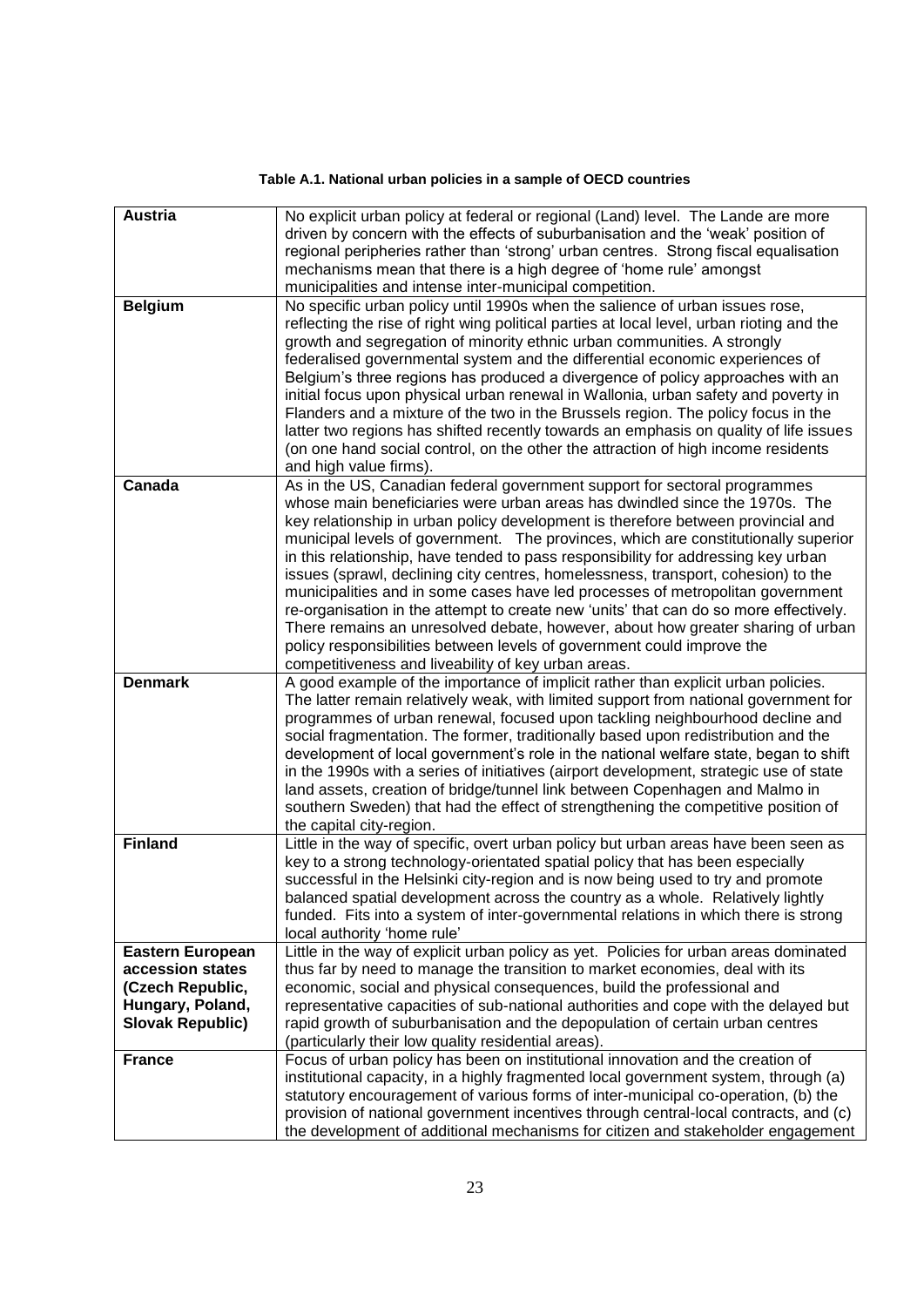|                    | in local governance. Depending upon local conditions, the strengthening of             |
|--------------------|----------------------------------------------------------------------------------------|
|                    | governance is seen as a means to address issues of urban unemployment,                 |
|                    | economic development and segregation. Urban policy innovation has occurred in          |
|                    | parallel with a sustained programme of governmental decentralisation and the           |
|                    | progressive abandonment of regional policy initiatives that previously sought to       |
|                    | encourage greater economic balance between the capital city-region and provincial      |
|                    | centres.                                                                               |
| Germany            | Urban policy developed in a context characterised by a highly federalized              |
|                    | governmental structure, strong fiscal equalization mechanisms, a deep national         |
|                    | commitment to the preservation of a balanced urban system, the need to manage          |
|                    | the consequences of German re-unification and, recently, relatively late (by           |
|                    | European standards) processes of de-industrialisation. Urban policies as a result      |
|                    | have focused upon experimental 'state-down' and 'bottom-up' attempts to improve        |
|                    | competitiveness and manage the physical and social consequences of industrial          |
|                    | decline and depopulation through the repositioning of cities and city-regions to       |
|                    | attract public and private funding within a set of well-established institutional      |
|                    | relationships that are difficult to reform.                                            |
| Greece             | Little in the way of explicit urban policy. Urban programmes dominated mainly by       |
|                    | the need to deal with the consequences of poorly-regulated patterns of market-         |
|                    | driven urban development and the demands it generates, e.g. in terms of the            |
|                    | provision of infrastructure. The limited financial capacity of local authorities to    |
|                    | support urban development programmes has been eased to some extent by EU               |
|                    | funding but Greece                                                                     |
| <b>Ireland</b>     | Weakly developed overt urban policy, focusing mainly upon commercial and               |
|                    | residential urban renewal. EU programmes have been instrumental in supporting          |
|                    | these efforts but their effects have been overshadowed by high rates of national       |
|                    | economic growth, the impetus this has given to rapid and lightly regulated             |
|                    | suburbanisation and associated growth in housing costs, congestion and                 |
|                    | segregation.                                                                           |
| <b>Italy</b>       | No formal urban policy until 1990s. Weakly developed since then as statutes for        |
|                    | metropolitan reform remained unimplemented or partially implemented. Lack of co-       |
|                    | ordination between national, regional and local levels of government means that        |
|                    | urban programmes are piecemeal and dependent upon individual municipal efforts,        |
|                    | hence dependent upon unevenly-developed institutional capacities.                      |
| Japan              | Traditional focus in spatial and industrial policy on reducing inter-regional          |
|                    | differences and relieving pressures caused by agglomeration in core urban areas.       |
|                    | With the economic crash of the later 1990s, this policy regime has been revisited      |
|                    | and the importance of key metropolitan areas to national economic recovery both        |
|                    | recognised and supported, for example through an Urban Renaissance                     |
|                    | programme.                                                                             |
| <b>Netherlands</b> | First formal urban policy developed in mid-1990s in response to de-industrialisation   |
|                    | and economic crises/related social difficulties in the major cities. Initial focus on  |
|                    | the 'gateway' functions of Randstad cities, especially Amsterdam and Rotterdam.        |
|                    | Subsequently extended both geographically (to other urban centres in the               |
|                    | Netherlands) and functionally (to social as well as economic/physical renewal).        |
|                    | Resulted in strengthening of 'compact city' strategies of major cities but dilution of |
|                    | spatial focus. Ambitious programme of metropolitan governance reform failed but        |
|                    | push for greater strategic, inter-governmental policy integration carried through.     |
|                    | Subsequent national economic recovery and renaissance of major urban centres,          |
|                    | along with high profile breakdown of social harmony in Dutch cities resulted in        |
|                    | more recent urban policy focus on social order, integration of minority ethnic         |
|                    | communities, education and citizenship                                                 |
| Portugal           | Urban programmes largely driven by EU funding and priorities. No explicit urban        |
|                    | policy until late 1990s and the introduction of the National Spatial Planning and      |
|                    | Urbanism Act and the subsequent establishment of a Ministry of Cities, Territorial     |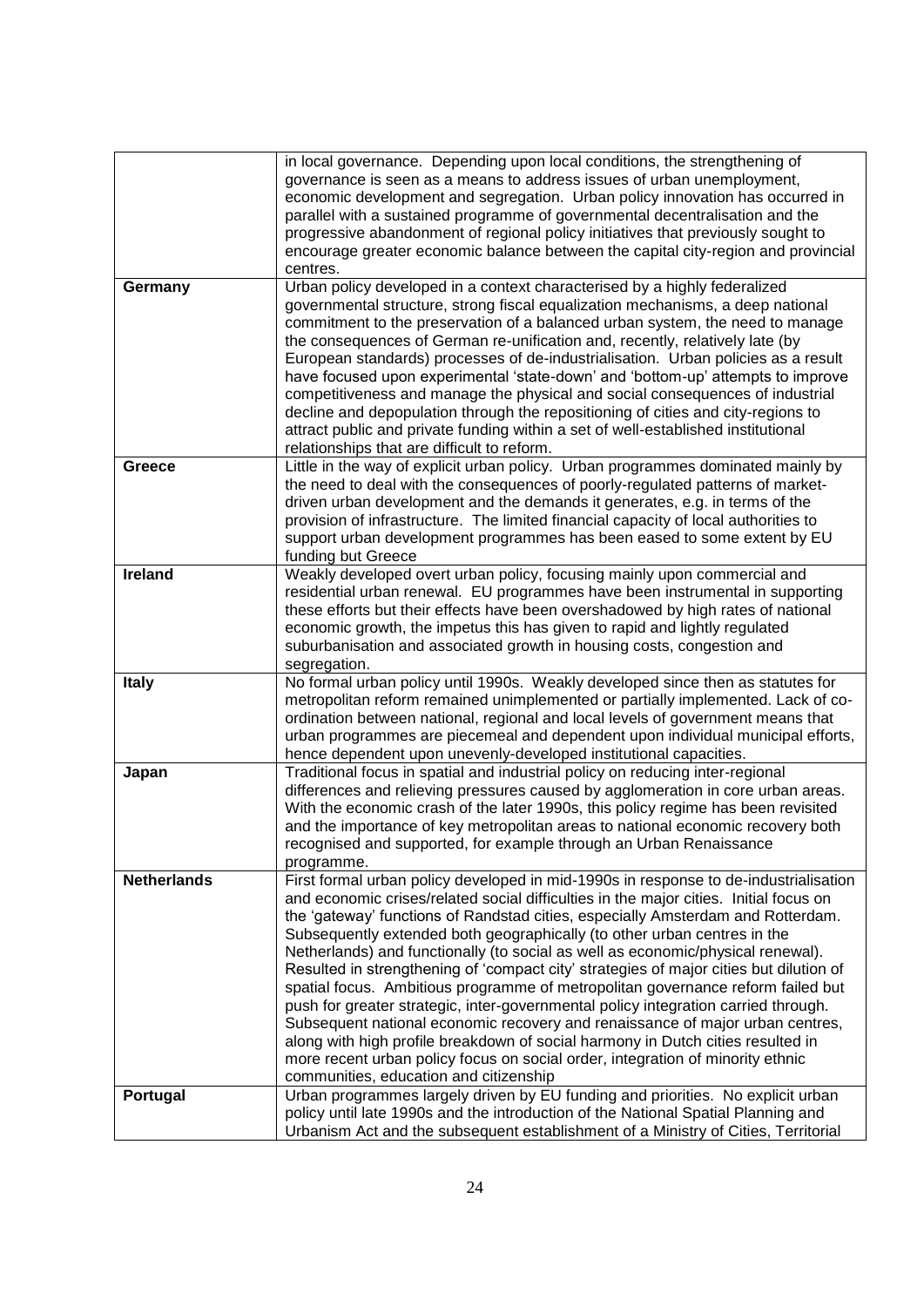|                       | Planning and Environment. Policies for cities nonetheless remain fragmented,                                                                                                  |
|-----------------------|-------------------------------------------------------------------------------------------------------------------------------------------------------------------------------|
|                       | horizontally (between different sectoral policy areas and municipal jurisdictions)                                                                                            |
|                       | and vertically (between different levels of government).                                                                                                                      |
| <b>South Korea</b>    | Spatial policy in Korea has largely focused upon trying to decentralise population                                                                                            |
|                       | and economic activity from the overwhelmingly dominant capital city-region (around                                                                                            |
|                       | Seoul) through various controls upon and/or incentives for industrial and                                                                                                     |
|                       | commercial development and the sitting of higher education institutions and                                                                                                   |
|                       | activities. The fact that it has been largely unsuccessful in reducing Seoul's                                                                                                |
|                       | influence upon the national economy, combined with debates about its importance                                                                                               |
|                       | in linking Korea into international circuits of trade and commerce, however, are                                                                                              |
|                       | beginning to trigger a rethinking of this approach.                                                                                                                           |
| Spain                 | Little in the way of formal, national urban policy. Urban initiatives given momentum                                                                                          |
|                       | by EU programmes and, to varying degrees, the devolution of powers and                                                                                                        |
|                       | responsibilities to the regional scale. Complex division of responsibility between                                                                                            |
|                       | national, regional, metropolitan and municipal levels has meant that recognition of                                                                                           |
|                       | urban potential and problems has been dependent upon the development of joint                                                                                                 |
|                       | programmes of activity between levels of government.                                                                                                                          |
| <b>Sweden</b>         | First specific national urban policy introduced in 1998, focusing upon problems of                                                                                            |
|                       | social segregation in the country's three main metropolitan areas (around                                                                                                     |
|                       | Stockholm, Gothenburg, Malmo). 1 <sup>st</sup> phase focused upon housing. 2 <sup>nd</sup> phase                                                                              |
|                       | focusing upon localised economic growth and development. Fits into a highly                                                                                                   |
|                       | decentralised local government system and a lively, but as yet unresolved, debate                                                                                             |
|                       | about the extent to which the capital city-region around Stockholm is being                                                                                                   |
|                       | 'drained', through the operation of fiscal redistribution mechanism, of resources                                                                                             |
| <b>United Kingdom</b> | that could be used to support its development.                                                                                                                                |
|                       | Forty-year history of explicit urban policy, initially focused upon 'filling holes in the<br>welfare net' but subsequently, from the late 1970s, concerned primarily with the |
|                       | economic, social and environmental consequences of industrial restructuring.                                                                                                  |
|                       | Mainly focused upon 'problem' areas within the larger conurbations. Constant                                                                                                  |
|                       | changes in area-based initiatives and delivery arrangements; little continuity,                                                                                               |
|                       | sustained investment. With recent urban renaissance, signs of a longer-term, less                                                                                             |
|                       | problem-focused approach in which inter-governmental approaches to the                                                                                                        |
|                       | development of city-regions may play a larger part.                                                                                                                           |
| <b>United States</b>  | Federal urban policy in long term decline since the high point of the War on                                                                                                  |
|                       | Poverty/Great Society programmes of the 1960s. Strongly federalized systems of                                                                                                |
|                       | government, high degree of 'home rule' for municipal governments and the reliance                                                                                             |
|                       | upon labour migration and low welfare entitlements to overcome spatial economic                                                                                               |
|                       | 'shocks' mean a highly fragmented and competitive system of government in which                                                                                               |
|                       | urban policies are unevenly developed and largely dependent upon state-                                                                                                       |
|                       | municipality relationships. Recent debates about 'the new urbanism' and the                                                                                                   |
|                       | potential benefits of 'regionalism' (i.e. metropolitan inter-municipal co-operation) for                                                                                      |
|                       | overall quality of life have encouraged a focus upon the need for dedicated,                                                                                                  |
|                       | bespoke urban policies but seem unlikely to trigger fundamental change.                                                                                                       |

### **5. Rethinking the urban policy agenda**

The evidence of trends in urban development patterns and urban policy in OECD countries bears out the observations with which this paper started; that there is evidence of a growing disconnection between what explicit urban policies have typically aimed to achieve and the broader changes that cities are experiencing in the transition to a more internationalized, knowledge-based economy. Within the academic literature on urban change and governance over the last twenty years, a 'received wisdom' has begun to develop which suggests that, in an increasingly complex, 'globalizing' world, a virtuous circle not only exists between urban economic competitiveness, urban social cohesion and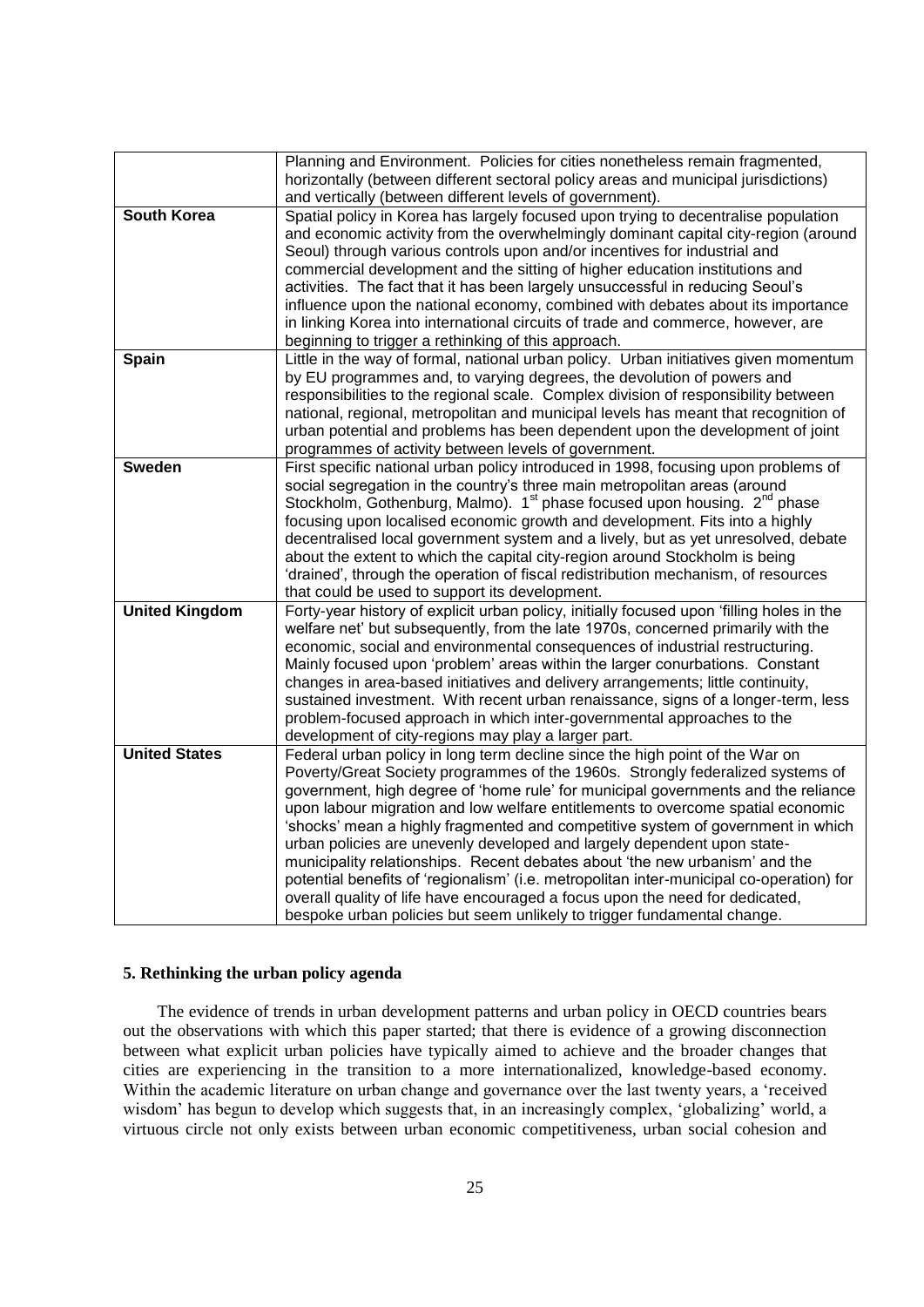effective urban governance but has become evermore important to national governments and national economic performance. (The opposite, of course, is also held to be true: that there is a vicious circle linking economic decline, social exclusion and poor governance). However the implications of this broad observation for who 'does' urban policy, why and how, have not been thought through fully. This is one of the key challenges that OECD is looking to face in its future work on urban policy. To conclude this paper, though, let us pose a number of subsidiary but related questions which seem to be particularly important in the light of earlier observations. These are set out below under a series of headings.

### *Competitiveness vs. cohesion*

A growing in-principle policy concern with urban competitiveness is often seen as associated with a declining concern with social cohesion, even though many 'urban' policy initiatives, promoted by international bodies such as the EU as well as national and sub-national governments, have focused upon ameliorating the social and environmental consequences of economic change and addressing concerns about social segregation and/or the skewed pattern of benefits (spatial and social) accruing from economic and labour market restructuring. It is true that such policies are often dressed up in the language of 'urban competitiveness' but, once we probe below the surface, are more often than not primarily concerned with promoting relatively small scale economic changes in particularly disadvantaged neighbourhoods as a way of addressing social problems. Meanwhile, major public sector decisions that shape competitiveness in more fundamental ways are taken with little regard to their urban effects. The critical issue, here, is whether it is sufficient that urban policy continues to concentrate primarily upon the least 'competitive' places, defined by relative levels of 'need', or whether there is a case for recognising that not all places can or will make the same level of contribution to broader regional or national competitiveness. The logic of the latter approach would be an urban policy that is, at least in part, driven as much by 'potential' as need and would therefore, necessarily, be relatively selective. This perspective would, in turn, raise issues about how we understanding national urban hierarchies, the effect of growth in certain cities/city-regions on others and ways in which policies can connect areas of potential to areas of need that have largely been missing from urban policy debate so far. The alternative is to accept that urban policy is and should remain primarily ameliorative and not transformational in any meaningful sense.

## *Explicit vs. implicit 'urban' policy*

Closely allied to the issue of what a potential-driven urban policy might look like is the challenge of making implicit urban policy explicit; that is to say developing a clearer understanding of the contribution that a range of nominally 'place blind' sectoral policies make to differential patterns of urban change. There is no doubt that sectoral policies and spending patterns inevitably reward certain cities and city-regions and 'punish' others and there is every reason to suspect that national governments, in particular, will continue to find it politically difficult to be seen to be doing so overtly. Once again, however, we need to consider the costs of the status quo, which is that there will continue to be little constructive debate about the way in which decisions about significant public sector contributions to selective urban development – for example through infrastructure policy, research and development contracting, arts and cultural investments or the location of high level public employment – are made and to weigh this against the potential benefits of having a clearer, more predictable and evidence-based set of spatial development priorities based on realistic expectations of future growth potential.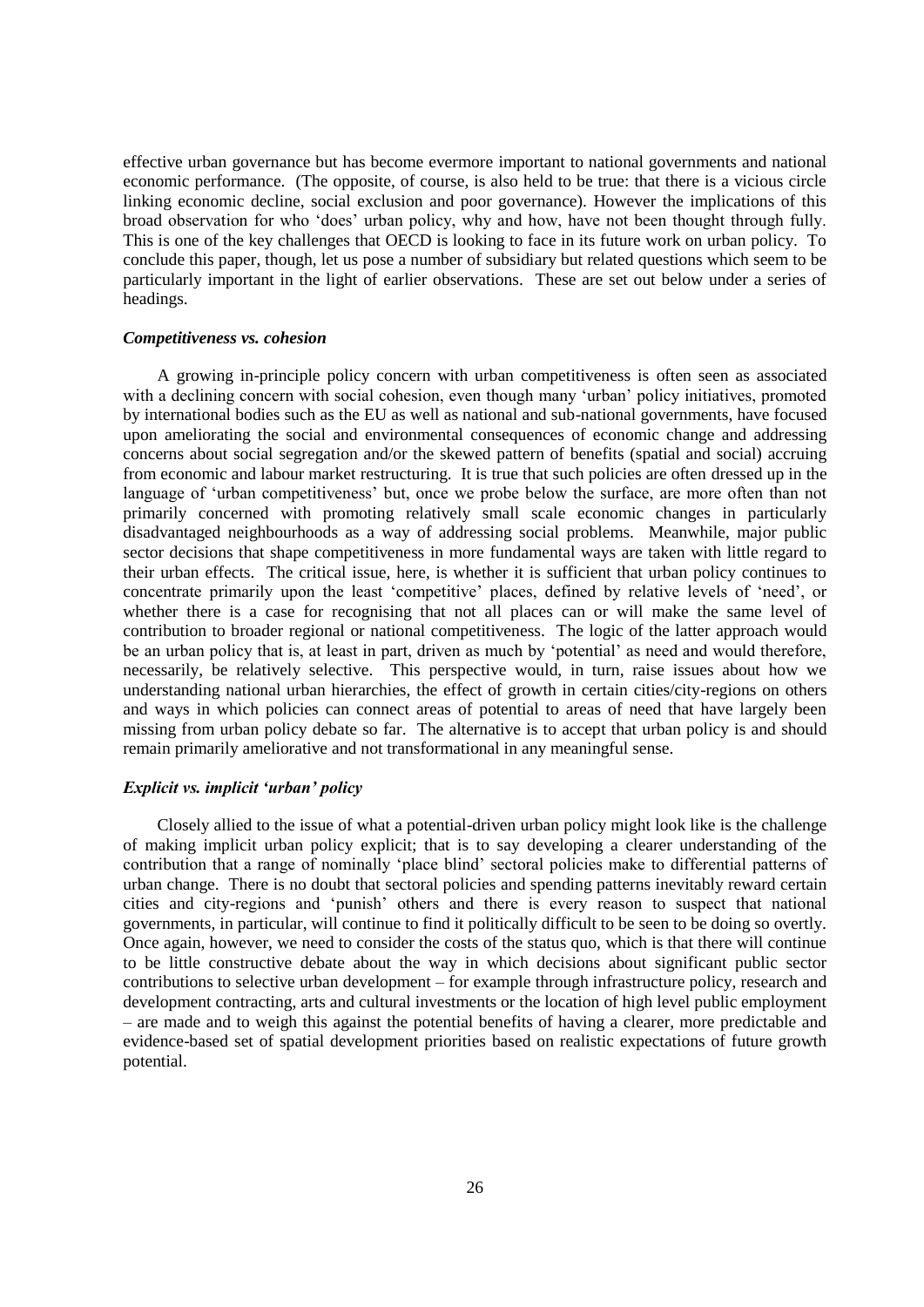### *Multi-level governance vs. institutional autonomy*

A further key question deserving of more critical debate is who should 'own' urban policy. Every level of government appears to feel the need to develop its own set of 'urban' programmes, often in isolation. The price that is paid for this, in general terms, is a lack of coherence between the actions of different levels of government, difficulties in 'nesting' the different scales of policy development and delivery and the prospect of conflict between mutually incompatible approaches. Hence the seemingly endless debates about 'joining up' and 'co-ordination' and growing calls for the devolution of powers and resources to sub-national levels of government that are ostensibly better placed to make better informed decisions because of their greater knowledge of local conditions. The apparent attractions of decentralising responsibilities for urban policy, however, also need to take account of what is lost as well as gained by any change. Seen in relation to the sort of selective, potential-driven urban policy that is being considered here, it is unlikely that fully devolved 'solutions' could be more effective, not least because the active participation of national or regional governments and their constituent departments and agencies is needed to reinforce spatial development priorities, encourage collaboration between local agencies at the city-regional scale and guard against destructive forms of institutionalised competition with or between key urban areas. Even if it were agreed that a significant degree of 'benign centralism' is demanded by a new urban policy, then, there still remains the challenge of nesting the priorities and actions of sub-national agencies more effectively and encouraging multi-level governance to work more effectively for key city-regions.

### *Administrative vs. functional understandings of cities*

If vertical co-ordination between levels of government is a key issue for urban policy, so too is horizontal co-ordination between local agencies. As noted in the first section, most OECD countries are characterised by the absence of a scale of intervention and/or governmental 'units' that match the complex patterns of movement in, around and through contemporary urban areas. As a result, and as OECD's recent work has found, there have been a number of recent, often faltering, attempts to develop policy interventions and administrative arrangements at the level of the cross-jurisdictional 'functional urban area' or 'city-region'. Given the continued inadequacy of administrative definitions of cities and the co-ordination problems that arise from them, it would appear imperative that greater attention is given, within any future approach to urban policy, to (a) defining city-regions more effectively and understanding their inter-dependencies, and (b) exploring ways in which different forms of 'city-regionalism' can be constructed, for example through 'imagined territories', informal and structured co-operation between jurisdictions, the provision of higher level incentives for such cooperation, and formal institution-building.

### *Short vs. long-term perspectives*

A defining feature of the reactive, problem-centred approach that currently dominates urban policy is the desire for quick results, often defined in terms of electoral timescales. Any move towards a more potential-driven approach would need to develop a much longer time frame. The challenge, here, would be to consider ways in which approaches to urban policy could be sufficiently 'embedded' so as to be able to broadly withstand fluctuations in political leadership whilst at the same time being sufficiently flexible that such fluctuations could be accommodated. This is a difficult balance to strike and would mean the pursuit of a degree of public understanding and support for urban policy priorities that parallels the growing realisation, in relation to climate change, of the need for consistent priorities and behavioural change over extended timescales. Indeed, in light of the close relationship between future patterns of urban development and climate change highlighted at the Madrid conference, it may be that these two sets of concerns need to be more closely inter-related.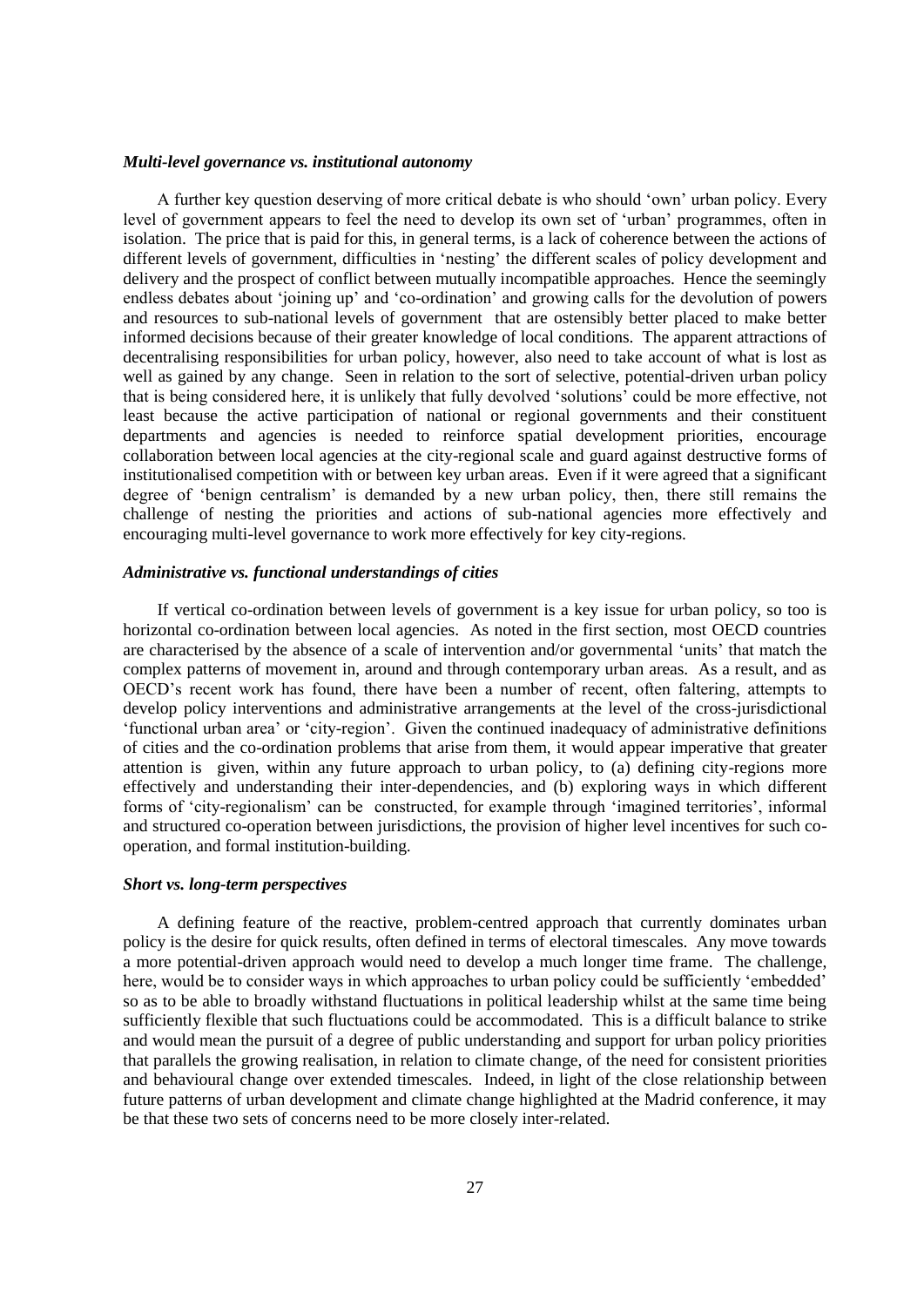### *Legitimate vs. 'post-democratic' governance of urban policy*

The final dilemma for future urban policy is one raised by Allen Scott and John Friedmann in their papers, that is the degree to which urban decision-making in an era of multi-level governance, public-private partnership and complex overlapping public policy responsibilities can be subjected to effective democratic scrutiny and popular legitimation. It is not unreasonable to posit a connection between the 'accountability deficits' that emerge from much more complex and fluid 'systems' of urban governance and a widespread, if patchy, crisis of faith in the political process amongst a growing segment of citizens across the developed world. The danger for any new approach to urban policy in these circumstances is that it is seen to rely heavily upon accommodation between elites rather than upon engagement with popular concerns. The related challenge is to develop ways of mobilizing civil society around a future vision of what more vibrant cities and city-regions could mean to individual and collective life. This is probably the hardest challenge of all but the one that might ultimately determine whether urban policy remains marginal and backward-looking or a genuine force for change.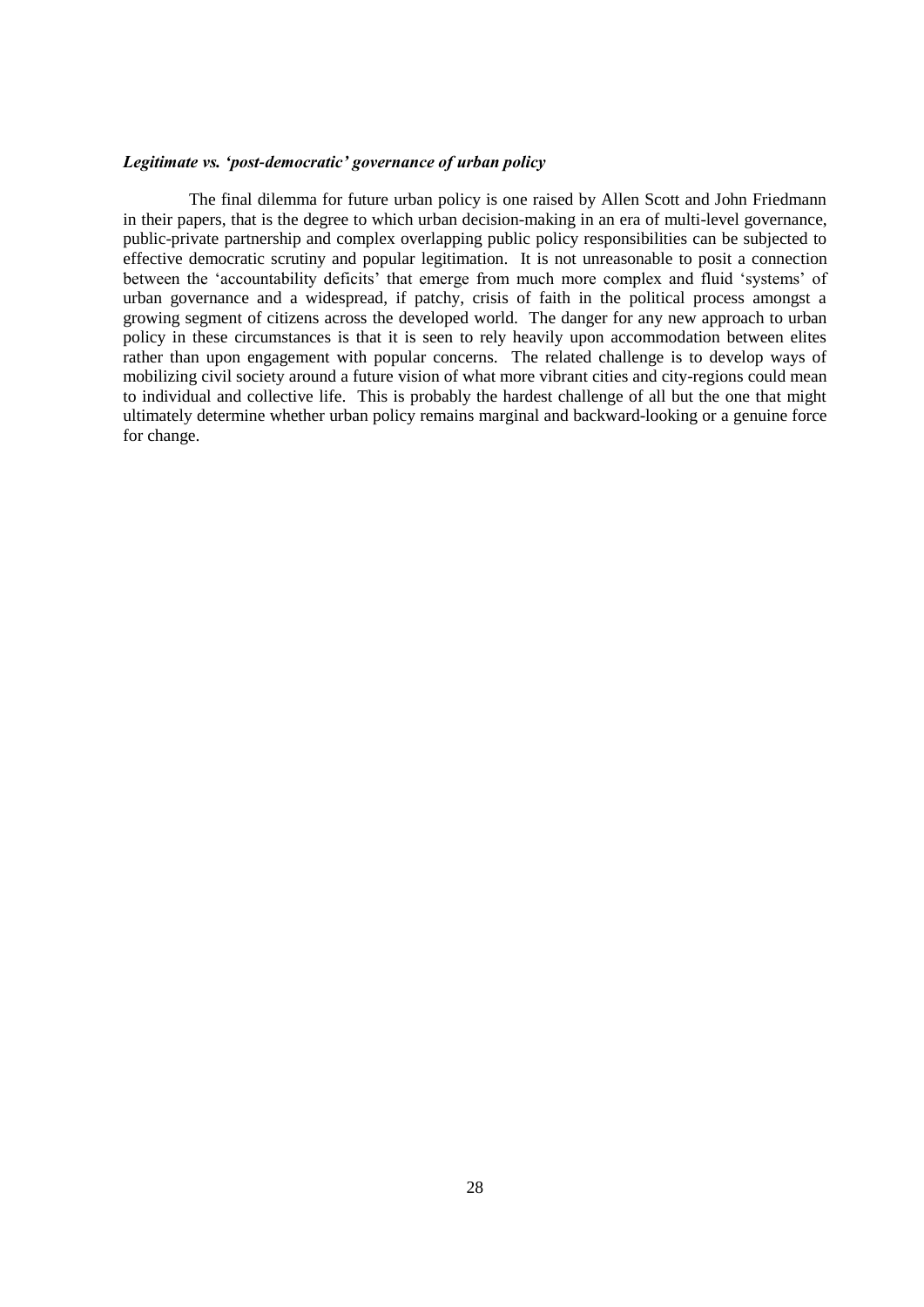### **BIBLIOGRAPHY**

- Appadurai, A. (1990) Disjuncture and difference in the global cultural economy, *Theory, Culture and Society* 7 (2), 295-310
- Brenner, N. (2004) *New State Spaces: Urban governance and the rescaling of statehood* (Oxford: Oxford University Press)
- Castells, M. (1989) *The Informational City* (London: Edward Arnold)
- Cheshire, P. (1996) Urban economic growth in Europe: testing theory and policy prescription, *Urban Studies* 33 (6), 1111-1126
	- and Magrini, S. (2002) The distinctive determinants of European urban growth: does one size fit all? *LSE Papers in Environmental and Spatial Analysis 73* (London: London School of Economics)
- Cochrane, A. (2006) *Understanding Urban Policy: A critical approach* (Oxford: Blackwell)
- Core Cities Working Group (2004) *Our cities are back: competitive cities make prosperous regions and sustainable communities* (London: ODPM)
- Fainstein, S. Gordon, I. and Harloe, M. (eds.) (1992) *Divided Cities: New York and London in the contemporary world* (Oxford: Blackwell)
- Fielding, A.J. (1992) Migration and social mobility: South East England as an escalator region, *Regional Studies* 26 (1), 1-15
- Florida, R. (2002) *The Rise of the Creative Class* (New York: Basic Books)
- Fujita, M., Krugman, P. and Venables, A. (1999) *The Spatial Economy: Cities, regions and international trade* (Cambridge, MAS: MIT Press)
- Fujita, M. and Thisse, J. (2002) *The Economics of Agglomeration* (Cambridge: Cambridge University Press)
- Harding, A., Deas, I., Evans, S.R. and Wilks-Heeg, S. (2003) Re-inventing cities in a restructuring region? The rhetoric and reality of renaissance in Liverpool and Manchester, in Boddy, M. and Parkinson, M. (eds.) *City Matters: lessons from research* (Bristol: Policy Press), 33-49
- Harding, A., Marvin, S. and Robson, B. (2006) *A Framework for City-Regions* (London: Office of the Deputy Prime Minister)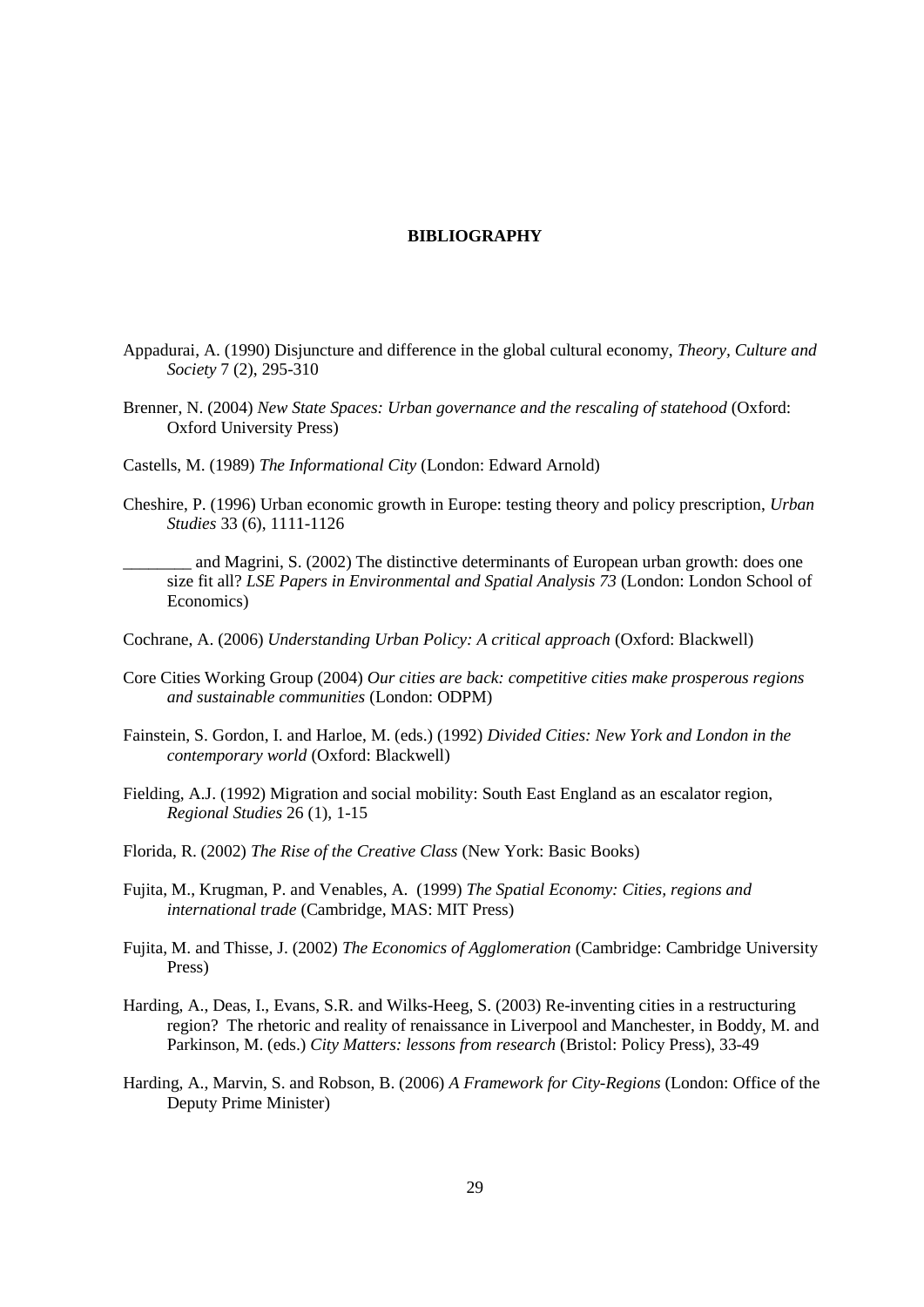- Hildreth, P. (2006) Trends and economic potential of city-regions and medium sized cities, *Working Paper* (Sangiago di Campostella: Galicia Regional School of Public Administration)
- Jacobs, J. (1969) *The Economy of Cities* (New York: Vintage)

\_\_\_\_\_\_\_\_ (1984) *Cities and the Wealth of Nations* (New York: Vintage)

- Kamal-Chaoui, L. (2004) OECD metropolitan regions: what role for the central governments?, *Paper to the XVIIth session of the entretiens Jacques Cartier on 'Metropolitan governance: seeking consistency in complexity'*, Montreal, Quebec, 7-8 October 2004
- Krugman, P. (1991) Increasing returns and economic geography, *Journal of Political Economy* 99 (3), 483-99
- Le Galès, P. (2002) *European Cities: Social conflicts and governance* (Oxford: Oxford University Press)
- Marcuse, P. and van Kempen, R. (eds.) (2000) *Globalizing Cities: A new spatial order?* (Oxford: Blackwell)
- Marshall, A. (1890) *Principles of Economics* (London: Macmillan)
- Myrdal, G. (1957) *Rich Lands and Poor: the road to world prosperity* (New York: Harper & Row)
- Ohmae, K. (1995) *The End of the Nation State: the rise of regional economies* (New York, NY: HarperCollins)
- Ostrom, V., Bish, R. and Ostrom, E. (1988) *Local Government in the United States* (San Francisco, CA: ICS Press)
- Parkinson, M. (2003) Cities and regions: institutions, relationships and economic consequences. *A literature review for the Core Cities Working Group* (Liverpool: European Institute for Urban Affairs, mimeo)
- Peck, J. and Tickell, A. (1994) Searching for a new institutional fix: the after-Fordist crisis and global-local disorder, in Amin, A. (ed.) *Post-Fordism: a reader* (Oxford: Blackwell), 280-315
- Peirce, N.R. with Johnson, C.W. and Hall, J.S. (1993) *Citistates: How urban America can prosper in a competitive world* (Washington, DC: Seven Locks Press)
- Porter, M.E. (1990) *The Competitive Advantage of Nations* (New York: Free Press 1990)
	- \_\_\_\_\_\_\_\_ (2000) Location, competition, and economic development: Local clusters in a global economy, *Economic Development Quarterly* 14 (1), 15-34
- Rodriguez-Pose, A. (2005) The city-region approach to economic development. *Report to the DfID Urban and Rural Change Team* (London: Department for International Development)
- Sassen, S. (1991) *The Global City: London, New York, Tokyo* (Princeton, NJ: Princeton University Press)